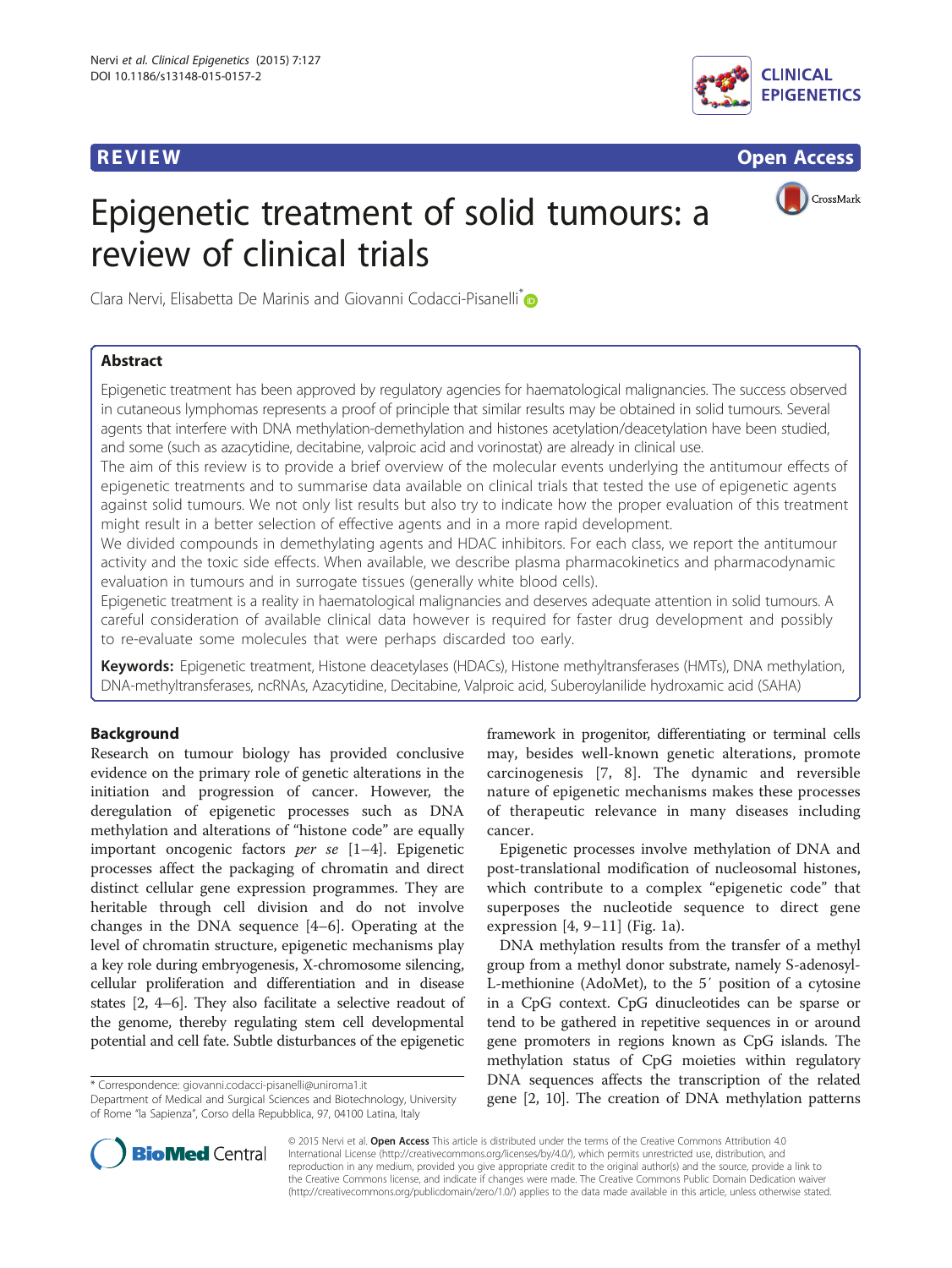<span id="page-1-0"></span>

machinery and ncRNAs. a Epigenetic drugs reported to be effective against cancer cells inhibit the activity of DNA methyltransferases (DNMTi) or histone deacetylases (HDACi). DNMTs add a methyl group (CH<sub>3</sub>) to the 5' carbon atom of cytosine in DNA CpG dinucleotides. DNMTs also participate in multiprotein chromatin-modifying complexes containing histone deacetylases (HDACs) and histone methyltransferases (HMTs),which induce post-translational modifications of lysine residues in the amino terminal tails of nucleosomal histones, including deacetylation (HDACs), methylation (HMTs) and acetylation (histone acetyltransferases (HAT). Specific molecular modifications on CpGs and nucleosomal histones affect the higher order of chromatin architecture and function by changing the interaction of histones with DNA or the contact between different histones in adjacent nucleosomes. This allows or denies the accessibility of the transcriptional machinery and DNA-binding proteins to specific sites on genome, resulting in activation or silencing of gene transcription. Ac acetylation, Me methylation. **b** Short and long ncRNA are emerging as novel regulators of chromatin structure, alternative to DNA-binding proteins. They can act as key specificity determinants for epigenetic regulation of gene expression. In the nucleus, both short and long ncRNAs can bind complementary sequences on DNA or nascent RNA transcripts and guide the Argonaute-containing complexes (Ago) to recruit HDACs, HMTs and DNMTs for gene silencing. Nascent lncRNAs can also be tethered to the locus from which they are transcribed through association with RNA polymerase II (Pol II). In the cytosol, microRNAs and siRNAs act as post-transcriptional regulators of the expression of HDAC and DNMTs through their complementarity with mRNA sequences

during the embryogenesis establishes the compartmentalization of genome into transcriptionally active and inactive domains. DNA methylation is fundamental for a correct expression of imprinted genes, chromosomal dosage compensation (X-chromosome inactivation) and tissuespecific gene expression [[2](#page-15-0), [3](#page-15-0), [12](#page-15-0)–[14](#page-15-0)].

The oncogenic effect of DNA methylation is mainly related to the formation of a repressive chromatin structure on promoter regions that impairs the constitutive expression of genes involved in cell cycle regulation, DNA repair, apoptosis, differentiation, drug resistance, angiogenesis and metastasis [\[1](#page-15-0)–[4](#page-15-0)]. A family of enzymes known as DNA methyltransferases (DNMTs) catalyses the DNA methylation reaction. DNMT1 is a maintenance methylase that recognises and methylates hemimethylated CpG dinucleotides during DNA replication allowing the propagation and conservation of the DNA methylation patterns through the future generations [[14, 15\]](#page-15-0). DNMT3a and 3b generally act as *de novo* methylases. They are highly expressed in embryonic stem cells, early embryos and developing germ cells and, at a low rate, in somatic tissues or postnatal animals. DNA methyltransferase-3-like (DNMT3-Like) lacks enzymatic activity but may be essential for the establishment of maternal methylation imprints and the appropriate expression of maternally imprinted genes. The inhibitory effect of CpG island methylation on gene expression is mediated by the involvement of proteins with high affinity for methylated CpGs. These methyl CpG-binding proteins (MeCP1, MeCP2, MBDs and Kaiso) [[16](#page-15-0)–[21\]](#page-16-0) exert their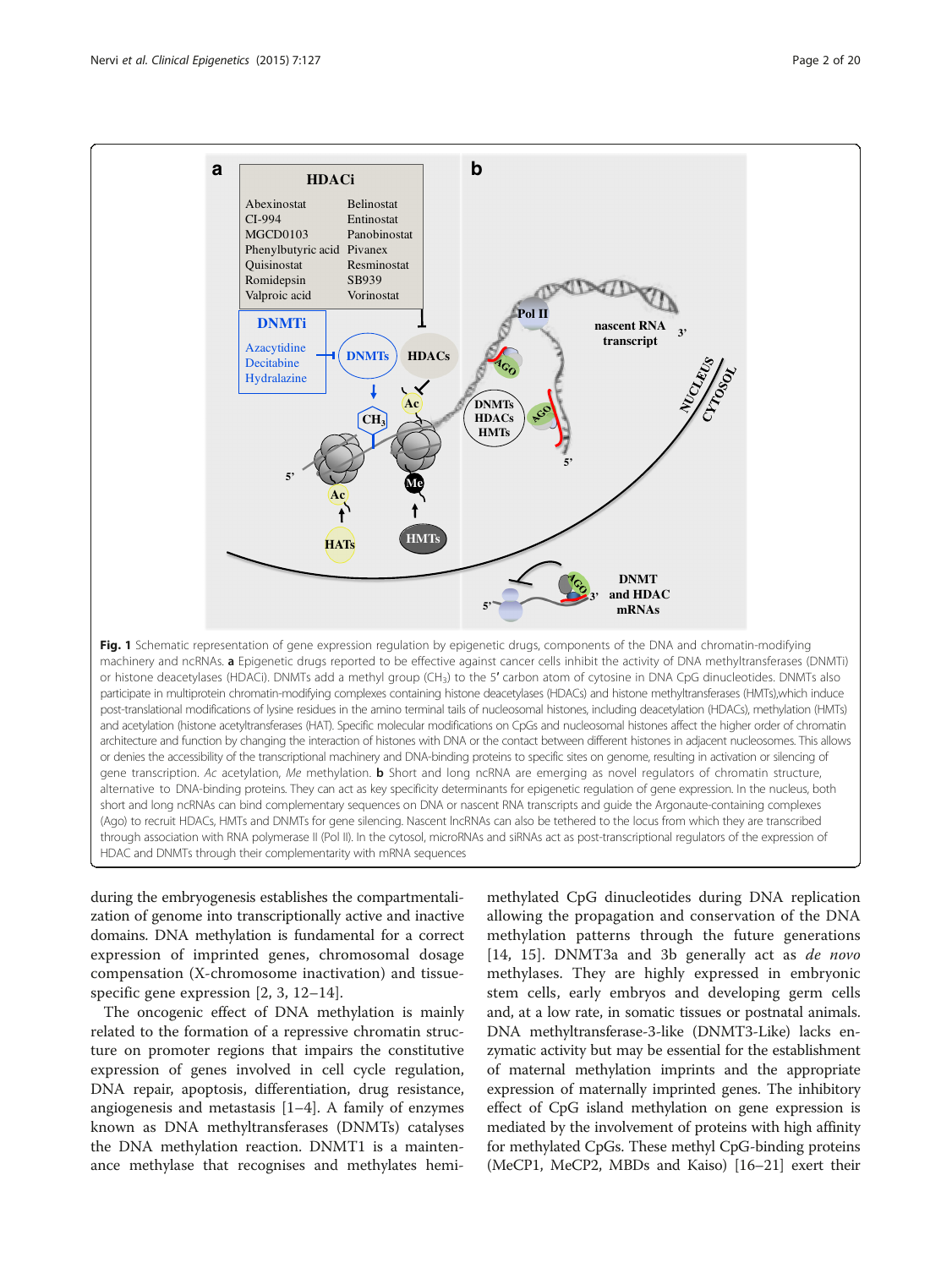function as transcriptional repressors via chromatin modification. Methyl CpG-binding proteins are often part of large repressor complexes as NuRD, NoRC, mSin3A and SWI-SNF. Repressor complexes recruit histone deacetylases (HDACs) and histone methyltransferases (HMTs) on methylated target promoter sequences. These enzymes catalyse covalent post-translational modifications of specific residues on histone 3 (H3) and 4 (H4) N-terminal tails (e.g. deacetylation of lysine (K) 9, demethylation of K4 and methylation of K9 and K27 of H3), inducing a compacted transcriptionally inactive chromatin structure. Histone acetylation status also depends on the contrasting activities of HDACs and histone acetyltransferases (HAT) group of enzymes. The latter are presumed to induce histone tail modifications (e.g. acetylation of K9 and K14 of H3), resulting in a transcriptionally active chromatin state. As for histone acetylation, histone lysine methylation can be dynamically regulated by the recruitment of members of the histone lysine methyltransferases and demethylase class of enzymes, which impose memory on gene transcription [\[22\]](#page-16-0). Other histone tail modifications include phosphorylation, sumoylation, ubiquitination and ADP ribosylation. Overall, DNA methylation and histone modifications work together to assemble a chromatin structure, which dynamically shifts from a transcriptionally permissive state to a transcriptionally inactive state and vice versa [\[2](#page-15-0), [14\]](#page-15-0).

Inhibition of HDACs can be achieved in normal conditions by endogenous molecules [\[23\]](#page-16-0) explaining the plausibility of this process in the normal regulation of gene expression.

Aberrant DNA methylation and chromatin modifications, altering gene transcription states, are common hallmarks of human tumour cells [\[24\]](#page-16-0). Studies on leukaemias have provided paradigmatic examples for the functional implications of genetic and epigenetic alterations in cancer development [\[25, 26](#page-16-0)]. These studies underline the possibility of reversing disease-associated aberrant epigenetic states by targeting the catalytic activities of chromatin remodelling enzymes. Thus, these enzymes are attractive targets for therapeutic intervention in cancer [\[27](#page-16-0)–[29](#page-16-0)]. The possibility of drug development in this field has recently been reviewed [[22, 24, 30](#page-16-0), [31](#page-16-0)].

Evidence is growing that non-coding RNAs (ncRNAs) are involved in inducing chromatin modifications and act as additional molecular determinants for epigenetic regulation of gene expression also in human cells [\[32](#page-16-0)–[34](#page-16-0)] (Fig. [1b](#page-1-0)). NcRNAs comprise a large and heterogeneous family of RNA molecules differing in length (short, such as microRNAs, and long ncRNAs), which are transcribed from DNA but not translated into proteins. By regulating gene expression at the transcriptional and post-transcriptional level, they affect a broad range of physiologic functions and pathologies such as neoplastic

diseases [\[35, 36\]](#page-16-0). Both short and long ncRNAs appear to function by guiding the recruitment HDACs, HMTs and DNMTs, and other proteins involved in the epigenetic regulation of transcription, to homology-containing loci on gene promoters and in the genome. Moreover, short ncRNA, as microRNAs and siRNAs, can repress the expression of HDAC, DNMTs and other components of chromatin-modifying complexes at the post-transcriptional level by interacting with their mRNAs [[32, 33](#page-16-0), [35](#page-16-0)] (Fig. [1b](#page-1-0)). Therefore, ncRNAs play direct roles in DNA methylation, heterochromatin formation, histone modification and gene silencing. In turn, they are epigenetically targeted for repression or activation; this can be a valuable way of amplifying changes in the levels of downstream effectors. Knowledge of these emerging regulatory roles of ncRNAs has implication not only in cellular physiology and pathology but also for the development of novel epigenetic drugs that re-establish the correct pattern of gene expression in complex diseases such as cancer.

Currently in the clinical setting, there are two classes of epigenetic drugs, which act through the inhibition of the enzymatic activities responsible for epigenetic transcriptional silencing: DNMTs and HDACs (Fig. [2](#page-3-0)). DNA methylation inhibitors 5-azacytidine (azacytidine) and 5-aza-2′-deoxycytidine (decitabine) have been approved by the US Food and Drug Administration (FDA) in 2004 and 2006, respectively, for the treatment of patients with myelodysplastic syndromes (MDS). US FDA approved the HDAC inhibitors suberoylanilide hydroxamic acid (SAHA, vorinostat, in 2006) and romidepsin (depsipeptide, in 2009) for the treatment of patients with progressive, persistent or recurrent cutaneous T-cell lymphoma [\[37\]](#page-16-0). In 2015, FDA approved panobinostat in combination with bortezomib and dexamethasone for the treatment of patients with multiple myeloma [\[38\]](#page-16-0) and belinostat for the treatment of patients with peripheral T-cell lymphoma (PTCL) [\[39](#page-16-0)].

The success of epigenetic therapies in inducing clinical responses in MDS and lymphoma not only gave to this kind of treatment high visibility, but it also suggested that similar results might be obtained in solid tumours and that this line of research deserves proper evaluation. The relevance of epigenetic treatment in haematological malignancies (leukaemias, lymphomas, myelodysplastic syndromes, myeloma) have already been described in detail [\[40\]](#page-16-0).

In clinical studies, epigenetic treatment was administered alone or in combination with standard anticancer therapies (usually chemotherapy, sometimes radiotherapy) to improve their antitumour activities [[41](#page-16-0)]. In some cases, the aim was more directly related to the control of gene activity and to prevent the development of resistance due to the overexpression of a specific gene, for example thymidylate synthase [\[42\]](#page-16-0).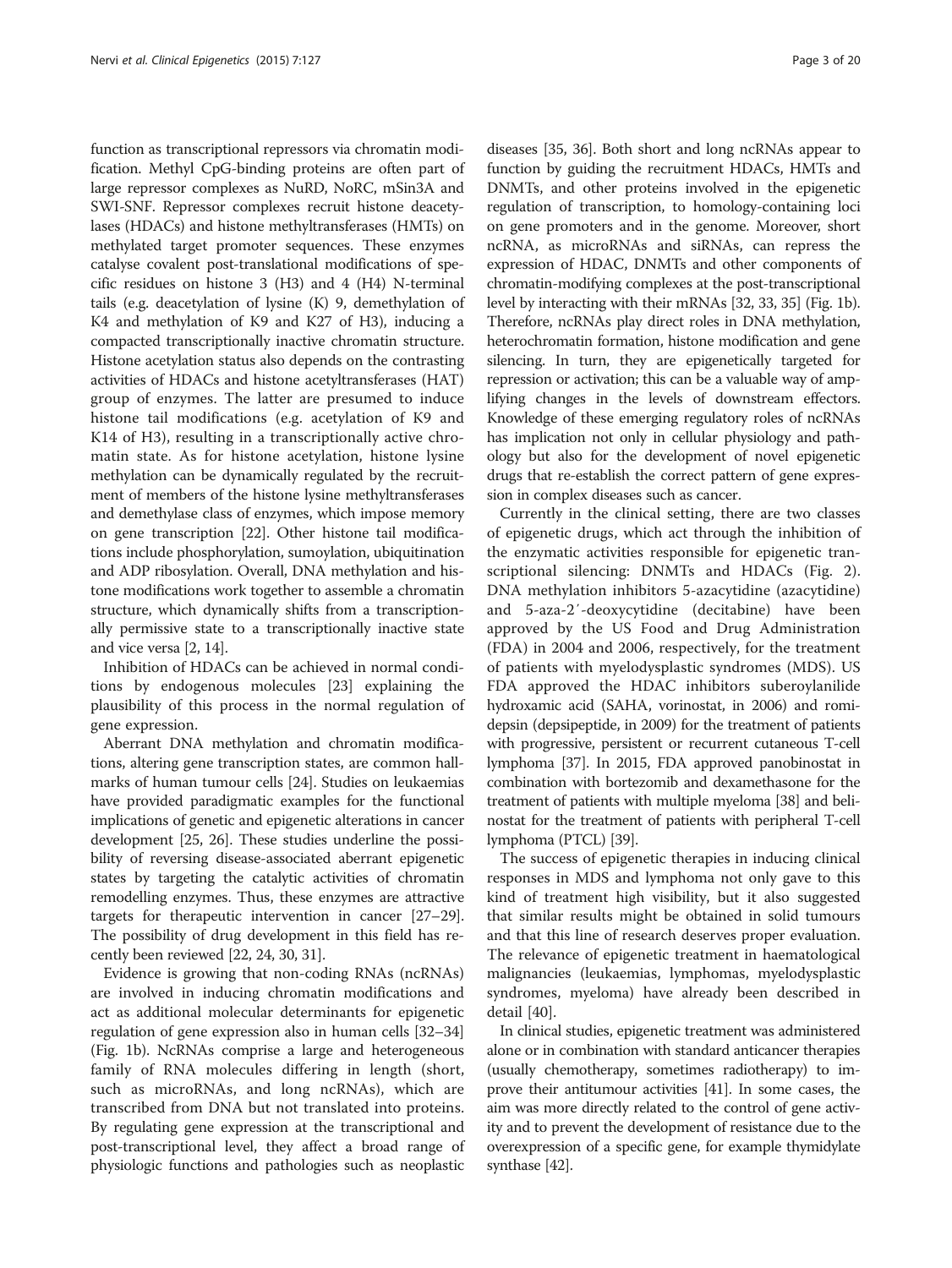<span id="page-3-0"></span>

In several papers [[43, 44](#page-16-0)], particularly those more recently published [[45](#page-16-0), [46](#page-16-0)], a detailed explanation for the combination of epigenetic and standard anticancer treatment is provided together with complete and stimulating results.

The present review will focus on the epigenetic treatment of solid tumours: we collected data from clinical studies available as full papers, data on ongoing studies are available at clinicaltrials.gov site and have been reviewed [[47\]](#page-16-0).

In the text, we discuss data on the pharmacology, pharmacokinetics (PK) and pharmacodynamics (PD), on the toxic side effects and on the antitumour activity of epigenetic treatments. In the tables, we give more details for epigenetic treatment alone (Table [1\)](#page-4-0) or in combination with traditional anticancer agents or radiotherapy (Table [2](#page-8-0)).

#### Pharmacological aspects

An effective treatment, based on a sound scientific rationale, requires the identification of the relevant target(s) and the demonstration that the target(s) can be inhibited without excessive toxicity, and that the duration of this effect is sufficient to interfere with cell growth.

In the case of epigenetic treatment, it is necessary to prove that one of the different mechanisms that finely regulate gene expression (see above) is altered. Even if this mechanism is well established for many molecules, for some compounds such as CI-994 (N-acetyl-dinaline), an inhibitor of class I HDACs, the actual relevance of an epigenetic mode of action remains uncertain [[27](#page-16-0), [48, 49\]](#page-16-0).

The list of epigenetic drugs is becoming longer every day and it also includes "old" drugs: Hydralazine, for example, has long been used as an anti-hypertensive agent, but it has recently been recognised as a demethylating agent [\[50](#page-16-0), [51](#page-16-0)].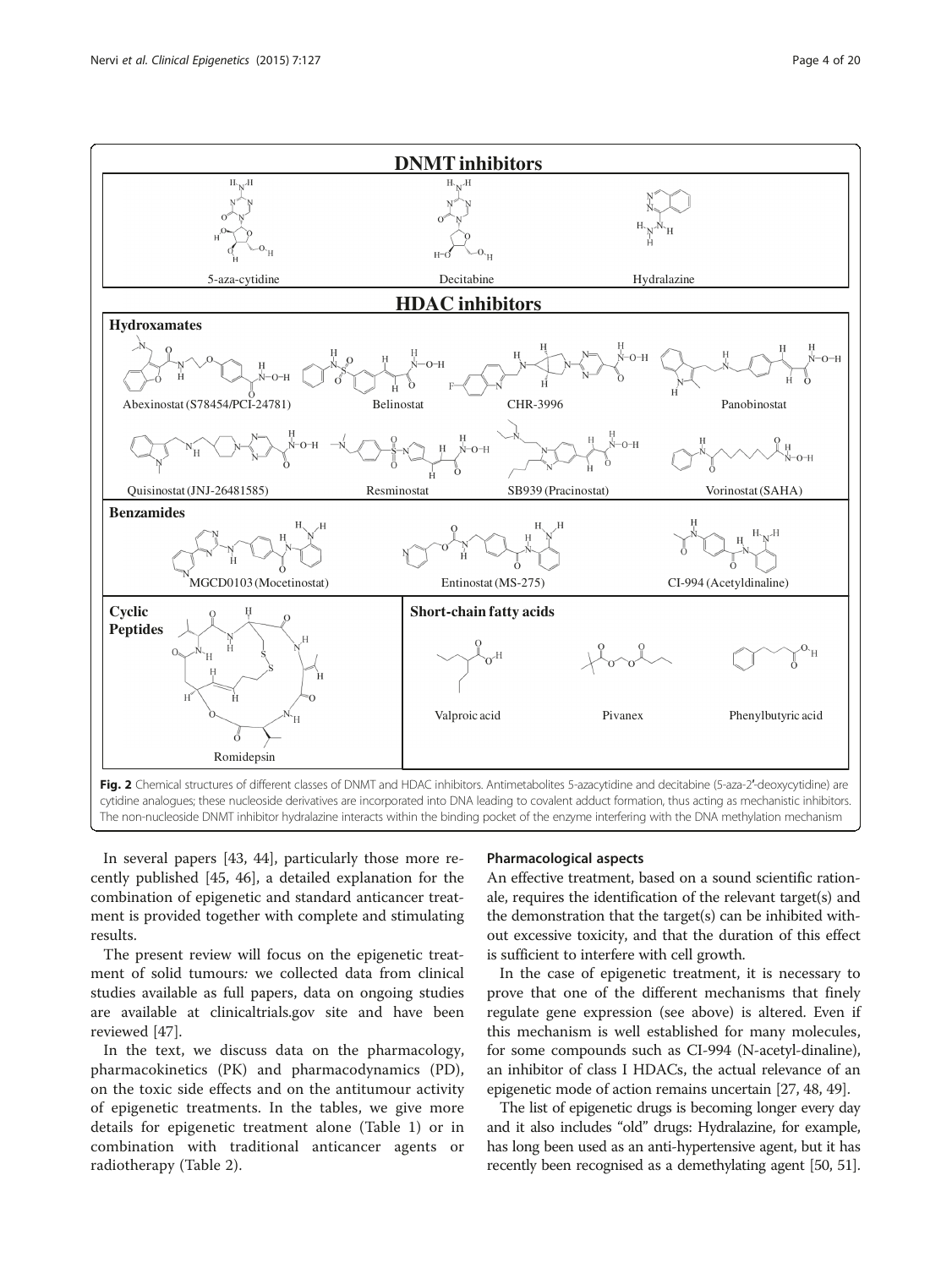#### <span id="page-4-0"></span>Table 1 Studies on epigenetic treatment alone

RD 8 mg/m2/day for 8 weeks q 10 weeks

| Drug (s) and schedule                                                                                                                     | Study type - histology (number of patients)                                 | Results and data provided                                                                                                                                                                                                                                   | Reference |
|-------------------------------------------------------------------------------------------------------------------------------------------|-----------------------------------------------------------------------------|-------------------------------------------------------------------------------------------------------------------------------------------------------------------------------------------------------------------------------------------------------------|-----------|
| Abexinostat (S78454/PCI-24781)<br>p.o. 60 mg/m2 bid 4 days on/3 days off                                                                  | Mixed tumours (15 pts)                                                      | PK/PD model predicts thrombocytopenia                                                                                                                                                                                                                       | $[90]$    |
| Azacytidine + Valproate<br>Aza s.c. for 10 days q. 28 days.<br>MTD 75 mg/m <sup>2</sup> /day<br>VPA in plasma 75-100 µg/ml (a)            | Dose escalation<br>Mixed tumours (55 pts)                                   | PBMC: DNA methylation decreased. H3<br>acetylation increased. Patients with stable<br>disease had more H3 acetylation.<br>DLT: neutropenic fever and thrombocytopenia                                                                                       | [68]      |
| Azacytidine +Entinostat<br>Aza 30-40 mg/m2/day for days 1-6 and 8-10 q 28 days<br>Entinostat 7 mg/m2 days 3 and 10                        | Phase I/II trial<br>NSCLC (45 pts)                                          | Demethylation of 4 epigenetically silenced genes<br>(CDK2a, CDH13, APC, RASSF1a). In plasma DNA<br>was associated with improved progression-free and<br>overall survival                                                                                    | $[62]$    |
| Azacytidine (AC) Phenylbutyrate (PHB)<br>AC 10-25mg/m2/day for 21 days,<br>75 mg/m2/day for 7 days<br>PHB 200-400 mg/m2 days 6, 13 and 20 | Phase I<br>Mixed tumours (27 pts)                                           | Toxicity: neutropenia, anaemia. No PK interaction<br>"No conclusive statement can be made on histone<br>acetylation or methyltrasferase activity".                                                                                                          | $[91]$    |
| Decitabine + VPA<br>Dec 5-15 mg/m2/day for 10 days.<br>VPA 10-20 mg/kg/day for days 5-21 q 28 days                                        | Phase I<br>NSCLC (8 pts)                                                    | Neurological toxicity.<br>Increase in foetal Hb levels in all pts                                                                                                                                                                                           | $[63]$    |
| Belinostat<br>1000 mg/m2/day i.v. for days 1-5 g 21 days                                                                                  | Phase II<br>Ovarian: platinum resistant (18 pts) or micropapillary (14 pts) | Toxicity: thrombosis (3 pts).<br>Increased H3 acetylation in PBMC and in two tumours                                                                                                                                                                        | [73]      |
| Belinostat<br>1000 mg/m2/day i.v. for days 1-5 g 21 days                                                                                  | Phase II<br>Refractory Thymic epithelial tumours (41 pts)                   | Nausea, vomiting, fatique<br>Modest activity<br>Protein acetylation did not predict outcome                                                                                                                                                                 | $[92]$    |
| Belinostat<br>600-1400 mg/m2/day i.v. for days 1-5 g 3 weeks.                                                                             | Phase I/II<br>Hepatocarcinoma (60 pts)                                      | PK linear. MTD not reached at 1400 mg/m2.<br>Toxicity: abdominal pain, liver toxicity, vomiting.<br>Plasma concentrations higher than effective in vitro<br>levels for 4 hours.<br>Disease stabilisation. High HR23B associated with<br>more stabilisation. | $[93]$    |
| Belinostat<br>1000 mg/m2/day i.v. for days 1-5 g 21 days                                                                                  | Mesothelioma (pre-treated) (13 pts)                                         | Not active in terms of RR<br>toxicitiy: nausea, emesis, fatique and constipation.<br>One fatal cardiac arrhythmia                                                                                                                                           | $[94]$    |
| Belinostat, (oral formulation)<br>150-1000 mg/m2/day for days 1-5 g 21 days                                                               | Pharmacological evaluation<br>Mixed tumours (46 pts)                        | PK and PD: results similar to the parenteral formulation                                                                                                                                                                                                    | $[95]$    |
| CHR-3996<br>5-160 mg/day p. o.<br>RD 40 mg/day p.o.                                                                                       | Phase I<br>Mixed tumours (39 pts)                                           | DLT: thrombocytopenia, fatique, atrial fibrillation, ECG<br>alterations, elevated creatinine.<br>AUC proportional to dose, plasma concentration sufficient<br>for preclinical antitumour activity<br>Effect on histone acetylation in PBMC                  | $[45]$    |
| $Cl-994$<br>2-8 mg/m2/day                                                                                                                 | Phase I<br>Mixed tumours (53 pts)                                           | Toxicity: Thrombocytopenia (DLT).<br>PK data.                                                                                                                                                                                                               | $[48]$    |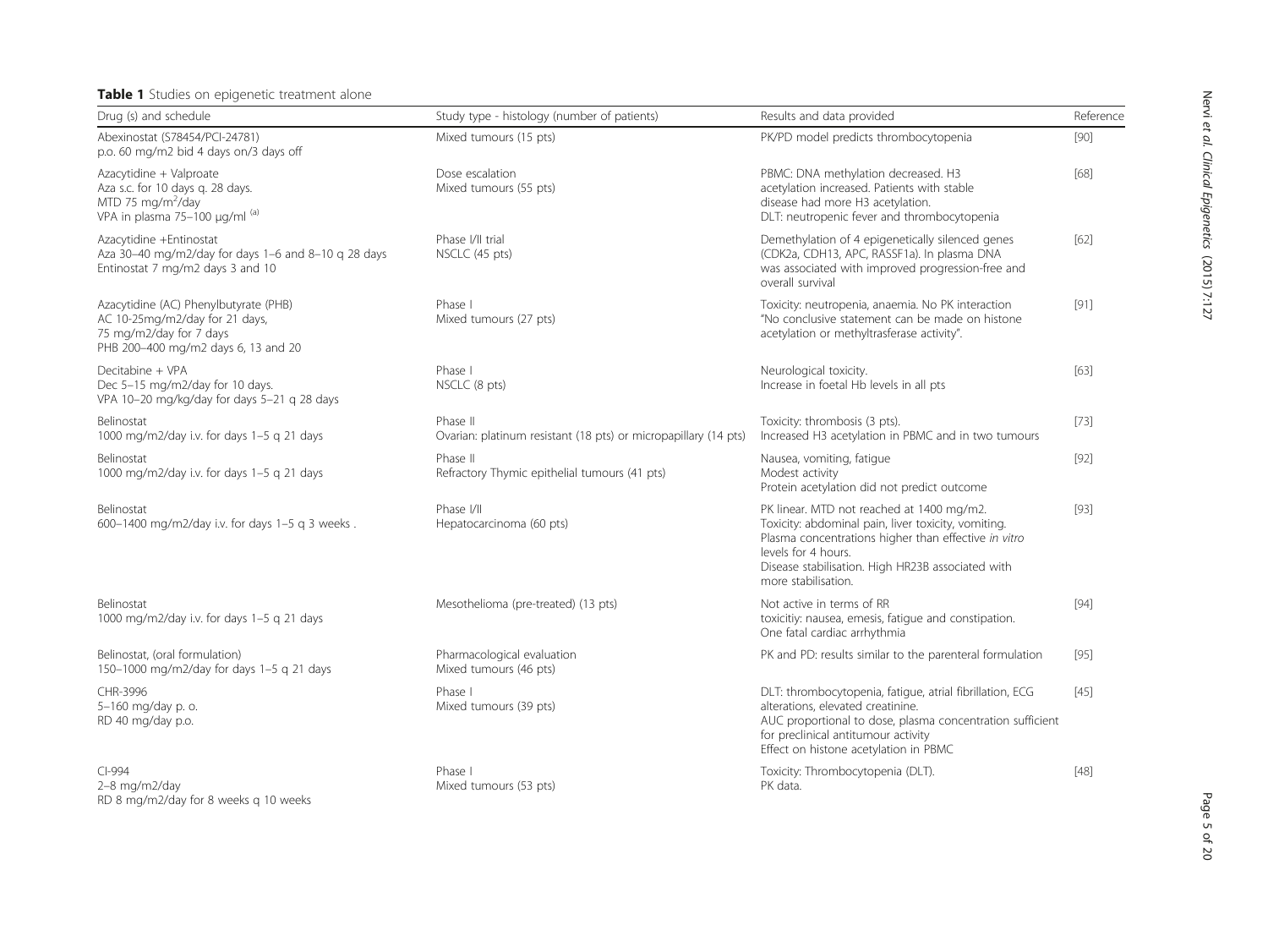#### Table 1 Studies on epigenetic treatment alone (Continued)

MGCD0103 12.5-56 mg/m2/day p.o. 3 times/week for 2 weeks q 3 weeks RD 45 mg/m2/day

MS-275 MTD 10 mg/m2 q14 days

Panobinostat 20 mg p.o. twice/week

Panobinostat 40 mg p.o. three times/week

Panobinostat 20 mg/m2 for days 1 and 8 q 21 days

Panobinostat 20 mg Pivanex 2.34 g/m2/day in 6 h for 3 days q 21 days

Quisinostat (JNJ-26481585)

Resminostat RD 600 mg/day p.o. for 5 days q 14 days

Romidepsin 13 mg/m2 i.v. in 4 h for days 1, 8 and 15 q 28 days

Romidepsin 13 mg/m2 in 4 h, for days 1, 8 and 15 q 28 days

Romidepsin New schedule: 1–9 mg/m2 in 4 h for days 1, 3, and 5  $q$  21 days RD 7 mg/m2

SAHA 400 mg/day p.o.

SAHA 400 mg/day p.o.

SAHA 400 mg for 14 days q 21 days

| he <i>(Continued)</i>                                        |                                                                                                                                                                                                                                                           |         |
|--------------------------------------------------------------|-----------------------------------------------------------------------------------------------------------------------------------------------------------------------------------------------------------------------------------------------------------|---------|
| Phase I<br>Mixed tumours                                     | Inhibition of HDAC activity and induction of<br>acetylation of H3 histones in peripheral WBCs                                                                                                                                                             | $[96]$  |
| Phase I<br>Mixed tumours (31 pts)                            | Toxicities: nausea, vomiting, anorexia, fatique.<br>Half-life 39-80 hrs (longer than expected). Linear PK.<br>Increased H3 acetylation in PBMC. Peak plasma<br>levels higher than effective in vitro concentration.                                       | $[97]$  |
| Pharmacological study<br>Mixed tumours (36 pts)              | No effect of food on PK parameters                                                                                                                                                                                                                        | $[98]$  |
| Sarcoma (47 pts)<br>Ovarian Sex Cord Tumours (5 pts)         | Poorly tolerated. No activity in sarcoma. Activity in OSCT<br>Toxicity: thrombocytopenia, fatique, anaemia                                                                                                                                                | $[99]$  |
| Prostate (35 pts)                                            | No clinical activity<br>Toxicity: fatigue, thrombocytopenia, nausea                                                                                                                                                                                       | $[100]$ |
| Mixed tumours (4 pts)                                        | PK determined by trace radiolabelled 14C excretion<br>Rapid oral absorption, liver and renal excretion                                                                                                                                                    | [101]   |
| Phase II<br>NSCLC (47 pts)                                   | Toxicity: fatique, nausea, dysgeusia-<br>3 partial responses (6%)                                                                                                                                                                                         | [102]   |
| Mixed tumours (92 pts)<br>Phase I<br>RD 12 mg days 1,3 and 5 | Toxicity: cardiovascular, fatique, nausea<br>PD: increased H3Ac in hair follicles, skin and tumour.                                                                                                                                                       | [103]   |
| Phase I<br>Head-and-neck refractory                          | Toxicity: nausea, vomiting, fatique.<br>PK data, HDAC inhibition, H4Ac increase in PBMC                                                                                                                                                                   | [69]    |
| Phase II<br>Refractory Prostate (35 pts)                     | Toxicity: nausea, fatigue, vomiting and anorexia<br>No antitumour activity                                                                                                                                                                                | $[104]$ |
| Phase II<br>Head and Neck (14 pts)                           | Toxicity: nausea, vomiting, constipation, fatigue<br>H3 hyperacetylation in PBMC<br>Reduced or stable Ki67<br>On microarray 641 differentially expressed genes<br>No consistent change ion methylation of specific genes<br>Upregulation of p21Waf1/Cip1. | $[70]$  |
| Phase I<br>Mixed tumours (28 pts)                            | Increase in 3HAc in PBMC. PK data described.<br>Toxicity: ECG changes                                                                                                                                                                                     | $[54]$  |
| Phase II<br>Head-and-neck, refractory (13 pts)               | No response. Toxicity: anaemia, anorexia,<br>hyperglycemia, thrombocytopenia, dehydration                                                                                                                                                                 | $[82]$  |
| Phase II<br>Refractory Prostate (27 pts)                     | IL-6 was higher in patients with toxicity (Fatigue, nausea)                                                                                                                                                                                               | [105]   |
| Phase II<br>Glioblastoma (66 pts)                            | Analysis of tumour tissue. Increased Acetylation<br>of H2A, H3, H4. up-regulation of e-regulin.<br>PK influenced by enzyme-inducing drugs.                                                                                                                | $[75]$  |

Toxicity: fatigue, thrombocytopenia. nausea, diarrhoea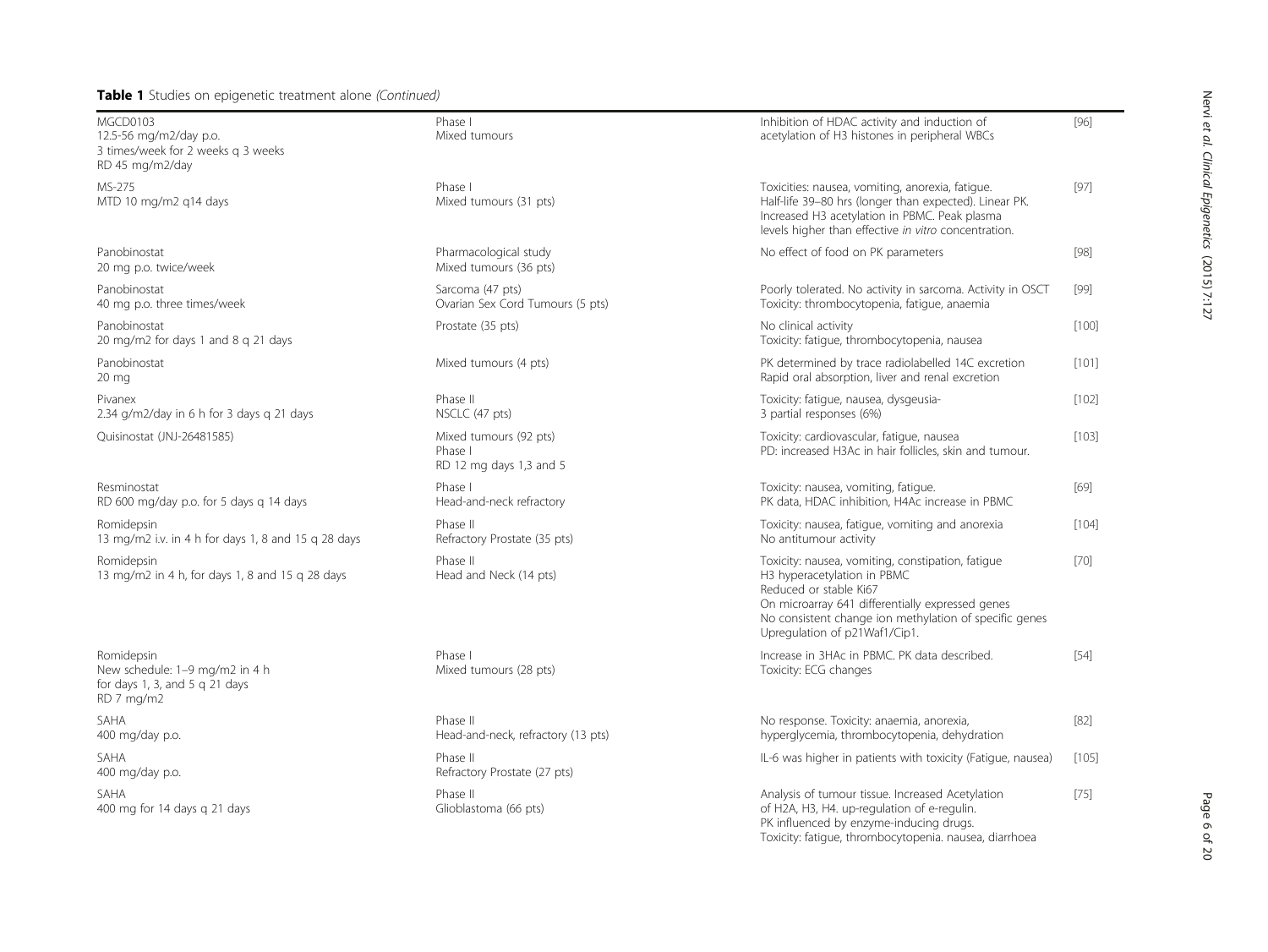### Table 1 Studies on epigenetic treatment alone (Continued)

RD 60 mg/day

| SAHA<br>400 mg for 14 days g 21 days                                                                               | Phase II<br>Breast (14 pts)            | No antitumour activity.<br>Toxicity: Fatigue, nausea, diarrhoea, and lymphopenia                                                              | $[106]$ |
|--------------------------------------------------------------------------------------------------------------------|----------------------------------------|-----------------------------------------------------------------------------------------------------------------------------------------------|---------|
| <b>SAHA</b><br>400 mg for 14 days g 21 days                                                                        | Phase II<br>Ovarian (27 pts)           | No antitumour activity<br>Toxicity: Neutropenia, Leukopenia, Thrombocytopenia,<br>Constitutional, Gastrointestinal, Metabolic                 | [107]   |
| SAHA<br>400 mg for 14 days g 21 days                                                                               | Phase II<br>NSCLC second line (16 pts) | No antitumour activity<br>Toxicity: fatigue, dehydration, hyperglycemia, mild<br>myelosuppression                                             | $[108]$ |
| <b>SAHA</b><br>400-800 mg for 14 days g 21 days<br>RD 400 mg for 14 days g 21 days                                 | Breast, colorectal, NSCLC (16 pts)     | No antitumour activity. Toxicity anorexia, asthenia,<br>nausea, thrombocytopenia, vomiting, weight loss                                       | [60]    |
| SAHA<br>400 mg for 14 days g 21 days                                                                               | Thyroid (19 pts)                       | No antitumour activity<br>Toxicity: fatique, dehydration, ataxia, pneumonia, bruises,<br>thrombosis, thrombocytopenia                         | [109]   |
| SAHA<br>600 mg bid days 1-3 g 7 days or 400 mg for 14 days g 21 days                                               | Phase I<br>Gastrointestinal (16 pts)   | DLT thrombocytopenia.<br>Some PK data: AUC µM/h 7.75±2.79 for 400 mg;<br>3.94±1.56 with 300 mg.<br>t 1/2 1.05±0.32 - 1.49±0.82 hours          | $[110]$ |
| SAHA<br>100-500 mg once or twice daily for 14 days g 21 days                                                       | Phase I<br>Mixed tumours (18 pts)      | MTD not reached. Recommended dose 500 for once,<br>200 for twice daily.<br>Some PK data: AUC linear with dose                                 | [111]   |
| SAHA<br>300 or 400 mg bid days 1-3 g 7 days                                                                        | Mesothelioma (pretreated) (13 pts)     | 2 PR.<br>Toxicity: fatigue, anorexia, dehydration, diarrhea,<br>nausea, and vomiting                                                          | $[112]$ |
| <b>SAHA</b><br>2 h i.v. infusion<br>75-900 mg/m2/day days 1-3 g 21 days<br>or 300-900 mg/m2/day days 1-5 q 21 days | Phase I<br>Mixed tumours (37 pts)      | Toxicity: myelotoxicity, fatigue, anorexia, hyperglicemia<br>Increase in acetylated histones in PBMC and in tumour<br>cells. PK data.         | [113]   |
| SAHA oral<br>MTD 400 mg/day or 600 mg/day days 1-3 g 7 days                                                        | Phase I<br>Mixed tumours (73 pts)      | Toxicity: anorexia, dehydration, diarrhea, and fatique.<br>In PBMC acetylation increased 2 hrs after dose,<br>back to basal levels at 8 hours | [114]   |
| SAHA<br>300 mg tid                                                                                                 | Breast (25 pts)                        | Decrease of proliferation-associated genes.<br>No effect on methylation                                                                       | [115]   |
| SAHA<br>400 mg daily continuously                                                                                  | Melanoma (39 pts)                      | Toxicity fatigue, nausea, lymphopenia, and hyperglycemia.<br>Some biochemical correlative data presented.                                     | [116]   |
| SAHA<br>300 mg tid days 1-3, 8-10, 15-17 g 21 days                                                                 | Mesothelioma (pretreated) (329 pts)    | Randomised phase III: no benefit<br>Toxicity: fatigue or malaise                                                                              | [117]   |
| SB939<br>10-80 mg/day p. o. 3 times/week for 3 weeks q 4 weeks<br>RD 60 mg/day                                     | Phase I<br>Mixed tumours (30 pts)      | DLT: fatigue, hypokalemia, ECG alterations.<br>AUC proportional to dose.<br>HDAC increases at doses 60 mg.                                    | [118]   |
| SB939<br>10-90 mg daily five times a week g 2 wks                                                                  | Phase I<br>Mixed tumours (38 pts)      | PK data. No correlation of AcH3 and response.<br>Toxicity: fatigue, nausea, vomiting.                                                         | $[83]$  |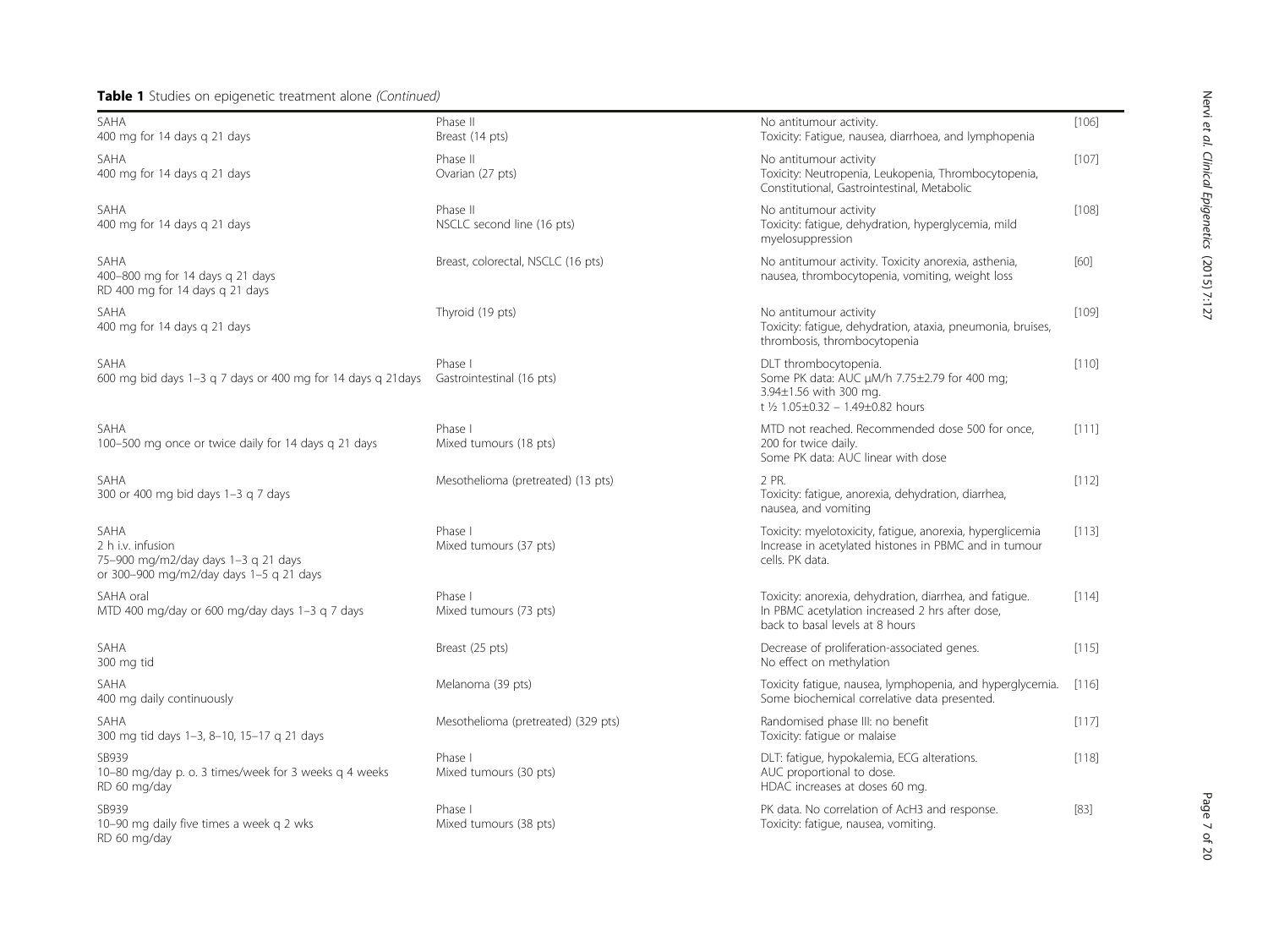#### Table 1 Studies on epigenetic treatment alone (Continued)

| Valproate<br>intravenous infusion in 1 h<br>30-250 mg/kg/day for days 1-5 g 21 days<br>RD 60 mg/kg/day | Phase I<br>Mixed tumours (26 pts)            | Toxicity: neurological.<br>HDAC2 decreased; H3 Acetylation increased;<br>VPA plasma levels 0.3-0.9 mM.                                                | $[80]$ |
|--------------------------------------------------------------------------------------------------------|----------------------------------------------|-------------------------------------------------------------------------------------------------------------------------------------------------------|--------|
| Valproate<br>p. o. 20-40mg/kg/day for 5 days                                                           | Phase I<br>Cervical cancer (12 pts)          | VPA in plasma 73-170 µg/ml. (0.4-1 mM)<br>No correlation of H3 acetylation in tumour<br>biopsies and plasma VPA. Toxicity: Depressed<br>consciousness | $[79]$ |
| Valproate<br>500 mg p. o. tid (target concentration 50-100 µg/ml)<br>$(0.3 - 0.6$ mM)                  | Phase II<br>Low-grade Neuroendocrine (8 pts) | Two tumours had a 2-4-fold increase<br>in Notch-1 mRNA, 3 had a decrease.                                                                             | $[71]$ |

The references are included at the end of the text

5FU 5-Fluorouracil, 5mC 5-methyl Cytosine, AUC area under the curve (also a dosing calculation for Carboplatin), Bid bis in die (twice a day), DLT dose-limiting toxicity, FEC combination of Fluorouracil, Epirubicin, Cyclophosphamide, FolFOx combination chemotherapy of Folinic acid, 5-Fluorouracil and Oxaliplatin, GI gastrointestinal, i.v. intravenously, MTD maximum tolerated dose, NSCLC non-small cell lung cancer, PBMC peripheral blood mononuclear cells, PD pharmacodynamic, PFS progression-free survival, PK pharmacokinetics, p.o. per os (orally), PR partial response, Pt patient, q every (Latin "quaque"), RA rapid acetylator (Hydralazyne metabolism), RD recommended dose, RR response rate, SA slow acetylator (Hydralazyne metabolism), SAHA Vorinostat, Zolinza ®, TS thymidylate Synthetase, target enzyme for 5FU activity, VPA Valproic Acid, WBC white blood cells

(1) Oral dose of VPA titrated in each patient to obtain adequate plasma concentrations.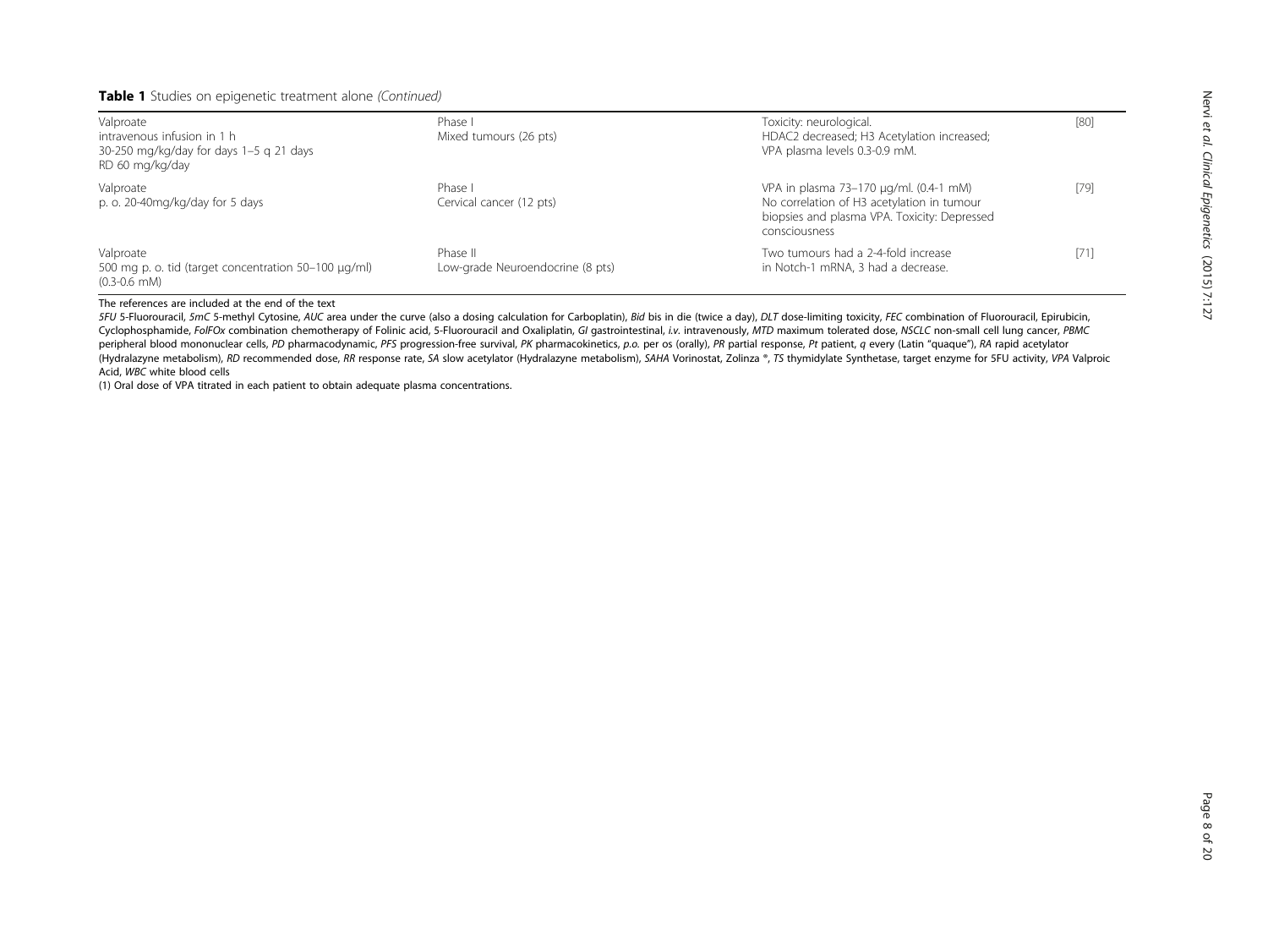Nervi et al. Clinical Epigenetics(2015) 7:127

<span id="page-8-0"></span>

| . .<br>Epigenetic drug                                                 | Tumour type and chemo                                                                                             | Results and data provided                                                                                                                                         | Reference |
|------------------------------------------------------------------------|-------------------------------------------------------------------------------------------------------------------|-------------------------------------------------------------------------------------------------------------------------------------------------------------------|-----------|
| 5-azacytidine<br>RD 75 mg/m2/day<br>days 1-4 and 15-18 q 28 days       | Phase I<br>Erlotinib 150 mg/day<br>Mixed tumours (30 pts)                                                         | Aza: increasing dose (75-100) and days of<br>treatment $(2-8)$<br>Toxicity: rash, diarrhoea, nausea, and fatique                                                  | [119]     |
| 5-azacytidine                                                          | Ovarian cancer, platinum insensitive (30 pts)                                                                     | Toxicity: fatique, myelosuppression<br>DR4 methylation in PBMC related to activity                                                                                | [120]     |
| 5-azacytidine<br>75 mg/m2/day for days 1-5                             | Prostate cancer (22 pts)<br>Docetaxel (day6), prednisone                                                          | Toxicity: myelosuppression<br>Reduction in GADD-45 methylation (peripheral<br>DNA) on day 5<br>Only pts that had a reduction had a response.                      | [61]      |
| Abexinostat<br>15-45 mg tid days 1-5                                   | Sarcoma 22 pts<br>Doxorubicin 75 mg/m2 day 4                                                                      | Neutropenia (growth factors required), fatique,<br>thrombocytopenia, and anemia.<br>PK of Abexinostat described. HDAC levels<br>inhibited in PBMC                 | [121]     |
| Belinostat<br>1000 mg/m2/day for 5 days                                | Carboplatin AUC 5 day 3<br>Resistant ovarian cancer (29 pts)                                                      | Toxicity: neutropenia, thrombocytopenia, vomiting<br>No effect, study closed                                                                                      | [122]     |
| Belinostat<br>1000 mg/m2, 48 h c.i.                                    | Thymic epithelial (26 pts)<br>Cisplatin, doxorubicin, cyclophosphamide                                            | Toxicity: nausea, diarrhea, neutropenia,<br>thrombocytopenia,<br>Immunomodulatory effect observed                                                                 | [123]     |
| Belinostat 1000 mg/m2 i.v. for days 1-3 then p.o. 2000 mg for days 4-5 | Unknown primary (44 pts)<br>Paclitaxel, carboplatin                                                               | Randomised phase II. No clinical benefit                                                                                                                          | [124]     |
| $Cl-994$<br>6 mg/m2/day for days 1-21, 28-day cycle                    | Phase II Pancreas.<br>Gemcitabine 1000 mg/m2 days 1, 8 and 15 (174 pts)                                           | Increased incidence of neutropenia<br>and thrombocytopenia<br>No improvement of gemcitabine activity                                                              | [125]     |
| $Cl-994$<br>4-10 mg/m2/day<br>RD 6 mg/m2/day for days 1-14 q 21 days   | Phase I<br>Mixed tumours (54pts)<br>Capecitabine 1650-2000 mg/m2/day for 14 days q 21 days                        | PK not altered by capecitabine.<br>Toxicity: Thrombocytopenia                                                                                                     | $[49]$    |
| Decitabine<br>45-135 mg/m2 6 h infusion for day 1<br>RD 90mg/m2        | Phase I<br>Carboplatin (AUC 5 or 6) day 8<br>Mixed tumours (33 pts)                                               | Dose dependent, reversible demethylation in<br>PBMC maximally at day 10. Demethylation of the<br>MAGE1A gene<br>Toxicity: myelosuppression                        | $[42]$    |
| Decitabine<br>10 mg/m2/day for 5 days                                  | Carboplatin AUC 5 day 8<br>Ovarian cancer (17 pts)                                                                | 35% RR 10.2 months PFS<br>In PBMC and tumours global and gene-specific<br>demethylation.<br>Demethylation of MLH1, RASSF1A, HOXA10,<br>HOXA11 correlated with PFS | $[74]$    |
| Decitabine<br>0.15 mg/kg i.v. daily $\times$ 5 days/wk for 2 wks       | Phase I-II<br>Temozolomide<br>p.o. 75 mg/m2 daily for weeks 2-5 of a 6-week cycle<br>Refractory Melanoma (35 pts) | Toxicity: mainly haematological<br>No effect on promoters of DNA repair genes<br>Excellent PK and PD data (also in tumours)                                       | $[55]$    |

Page 9 of 20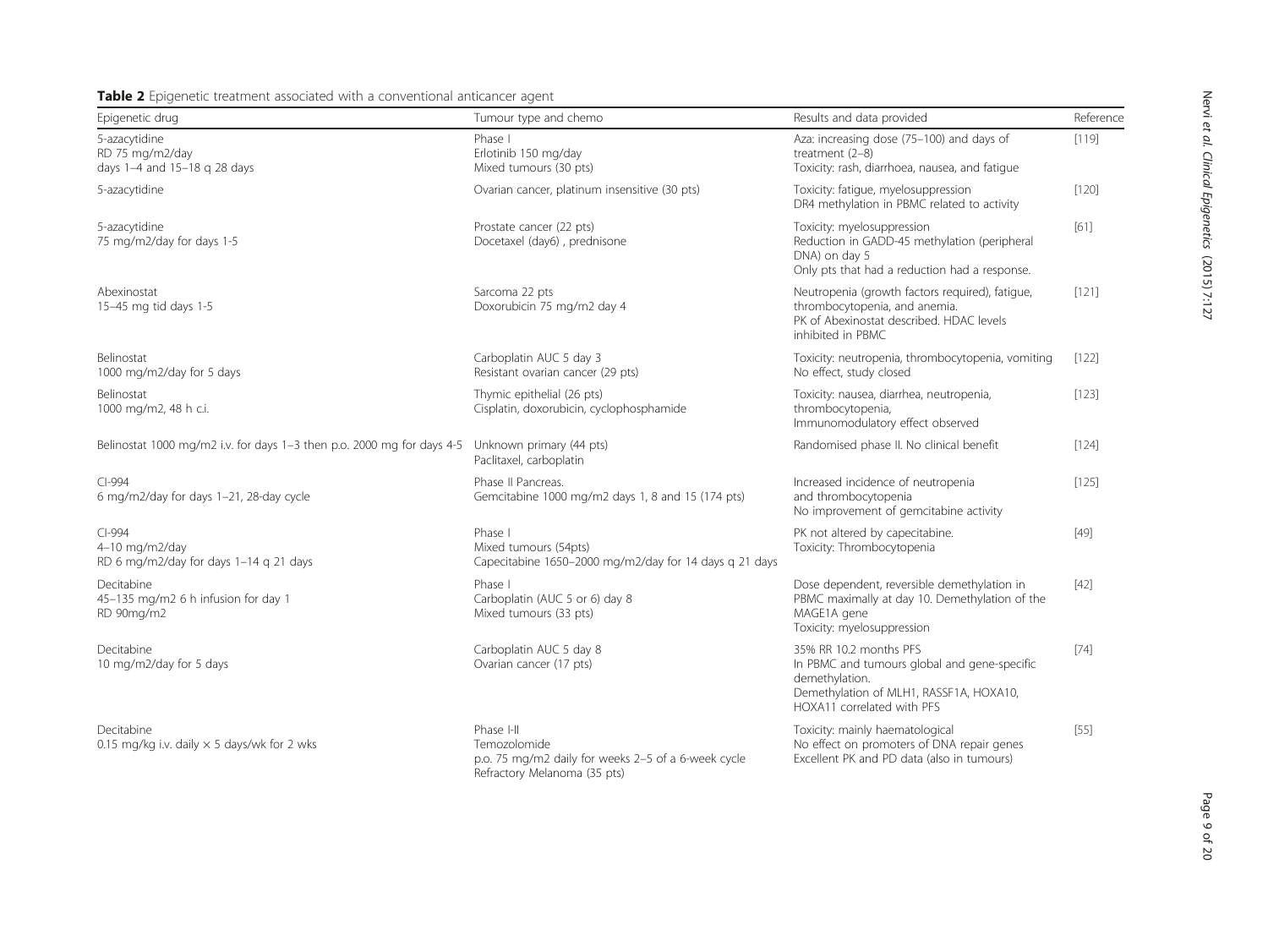| Decitabine<br>days 1-5 q 28 days<br>10-20 mg/m2/day                                       | Phase I<br>Ovarian, recurrent (10 pts)<br>Carboplatin AUC 5 day 5                                   | Toxicity: myelosuppression, nausea, fatique<br>global and gene-specific DNA methylation                                                                                                | $[126]$ |
|-------------------------------------------------------------------------------------------|-----------------------------------------------------------------------------------------------------|----------------------------------------------------------------------------------------------------------------------------------------------------------------------------------------|---------|
| Decitabine i.v. day 1<br>45 mg/m2                                                         | Carboplatin AUC 6 day 8<br>Ovarian cancer (15 pts)                                                  | Patients with methylated hMLH1 tumour DNA<br>in plasma<br>Decitabine appears to reduce the efficacy<br>of carboplatino<br>Decrease in global levels of methylation<br>with Decitabine. | [127]   |
| Decitabine<br>01-0.2 mg/kg 3 days weekly<br>Panobinostat<br>10-30mg g 4 days              | Temozolomide 150-200 mg/m2/day<br>Resistant melanoma                                                | Toxicity: myelosuppression, fatique, nausea<br>No antitumour acitivity.                                                                                                                | [128]   |
| Entinostat<br>10 mg p.o. day 1 and 15 g 28 days                                           | Randomised phase II<br>NSCLC (132 pts)<br>Erlotinib 150 mg/day                                      | Toxicity: rash, fatique, diarrhoea, nausea<br>High E-caderin levels associated with<br>longer PFS                                                                                      | [86]    |
| Entinostat<br>1-5 mg/kg days 1,8,15 g 28 days                                             | Phase I<br>Mixed tumours (19pts)<br>13-cis retinoic acid 1 mg/kg                                    | Toxicity: hyponatremia, neutropenia, anaemia.<br>PD: Increased histone acetylation                                                                                                     | [129]   |
| Entinostat<br>5 mg/week                                                                   | Breast (64pts)<br>Examestane 25 mg/day                                                              | Randomised phase II. Patients had progressed<br>with Al.<br>Protein lysine hyperacetylation associated with<br>prolonged PFS                                                           | $[130]$ |
| Entinostat<br>10 mg/2 weeks                                                               | Phase I<br>Mixed tumours (31 pts)<br>Sorafenib (400 mg tid)                                         | Toxicity: Handfoot syndrome, nausea/vomiting,<br>and fatigue                                                                                                                           | [131]   |
| Hydralazine (182 mg RA; 83 mg SA)<br>+ Valproate (40 mg)                                  | Phase II (17 pts)<br>Mixed tumours: re-treatment of resistant patients with same<br>chemo as before | Toxicity: mainly haematological<br>Reduction in global DNA methylation, histone<br>deacetylase<br>activity, and promoter demethylation                                                 | $[58]$  |
| Hydralazine<br>(182 mg RA; 83 mg SA)<br>+ Valproate (30 mg)                               | Phase II<br>Progressive Cervical cancer (36 pts)<br>Cisplatin + Topotecan                           | Advantage in PFS (10 vs. 6 months)<br>Molecular correlates pending.                                                                                                                    | [59]    |
| Hydralazine<br>(182 mg RA; 83 mg SA)<br>+ Valproate (30 mg)                               | Phase II<br>Breast (16 pts)<br>Doxorubicin, cyclophosphamide                                        | Decrease in 5mC content and HDAC activity.<br>Up- and down-regulation of many genes.                                                                                                   | [57]    |
| Panobinostat<br>alone: 20 mg for days 1,3 and 5 for 2 weeks g 3weeks<br>with chemo: 15 mg | Prostate (pretreated) (16 pts)<br>Docetaxel 75 mg/m2 g 21 days                                      | Toxicity: dyspnea, neutropenia<br>Increase in histone acetylation in PBMC<br>No relevant antitumour actitvity                                                                          | [132]   |
| Panobinostat<br>30 mg/day, days 1,3 and 5 g 14 days                                       | Recurrent glioma (12 pts)<br>Bevacizumab 10 mg/kg q 14 days                                         | Toxicity: thrombocytopenia, hypophosphatemia,<br>hemorrhage, thrombosis.                                                                                                               | [133]   |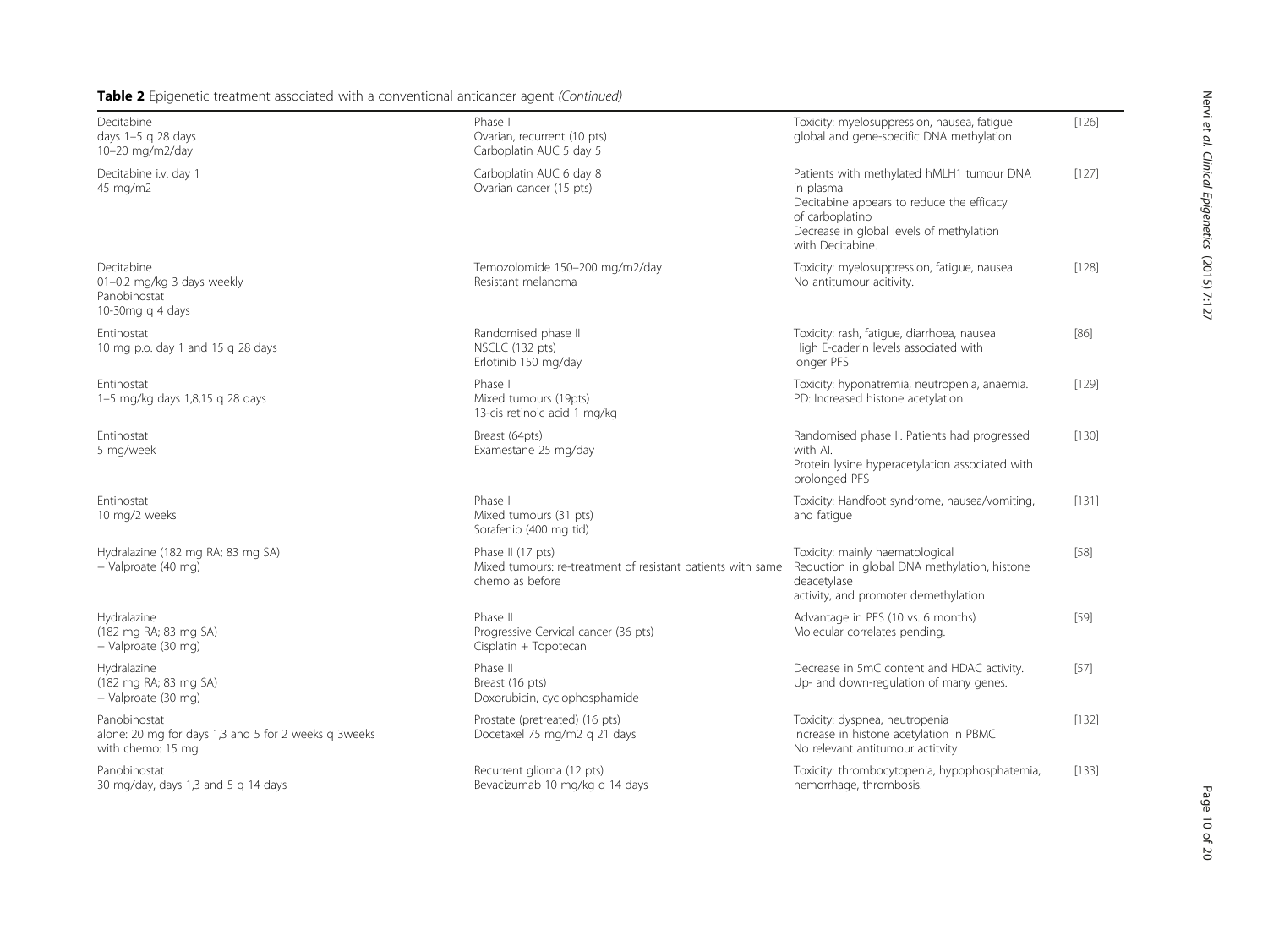| Panobinostat<br>10 mg days 1,3 and 5 g 14 days                           | Phase I<br>Mixed tumours (12 pts)<br>Bevacizumab 10 mg/kg g 14 days<br>Everolimus 5 or 10 mg | Toxicity: Mucositis, arrhythmia.<br>No consistent change in HDAC activity in PBMC                                                                                | [134]     |
|--------------------------------------------------------------------------|----------------------------------------------------------------------------------------------|------------------------------------------------------------------------------------------------------------------------------------------------------------------|-----------|
| Panobinostat<br>30 mg days 1 and 4                                       | NSCLC, HNC<br>Erlotinib 100 mg/day                                                           | DLT: cardiac, nausea. Fatique.<br>PK and PD data.                                                                                                                | [135]     |
| Panobinostat<br>$20 \text{ mg}$                                          | Gleevec-resistant GIST (12 pts)                                                              | No actibvity but evidence of 3HAc increase<br>in PBMC                                                                                                            | [136]     |
| Panobinostat 10 mg days 1, 3 and 5                                       | Paclitaxel, Carbopaltin AUC=5<br>Phase I<br>Miscellaneous tumours (12 pts)                   | Toxicity: diarrhea, fatigue, and vomiting                                                                                                                        | [137]     |
| SAHA<br>100-400mg/day<br>RD 300 mg                                       | GI carcinoma (14 pts)<br>Radiotherapy<br>30 Gy in 3 Gy/day over 2 weeks                      | Toxicity: fatique<br>Diarrhoea proportional to the volume of<br>intestine irradiated.                                                                            | [41, 138] |
| SAHA<br>200-800 mg/day 1week g 2 weeks<br>RD 600 mg/day                  | Refractory colorectal<br>FolFOx (21 pts)                                                     | Toxicity: fatique, anorexia, dehydration<br>no consistent modulation of TS expression                                                                            | $[88]$    |
| SAHA<br>days 1-3 g 14 days 600-2000 mg/day<br>RD 1700 mg once 600 mg tid | Phase I<br>Refractory colorectal (43 pts)<br>FU-IV                                           | toxicity: neutropenia, thrombocytopenia, fatique,<br>nausea or vomiting, anorexia, mucositis.<br>No consistent effect on biopsies.                               | [139]     |
| SAHA<br>400 mg/day                                                       | Tamoxifen (43 pts)<br>Hormone-resistant breast                                               | Histone hyperacetylation and higher baseline<br>HDAC2 levels that correlated with response                                                                       | $[84]$    |
| SAHA<br>RD 400 mg/day 14 days q 21 days<br>600 mg/day bid q 21days       | Phase I (28 pts)<br>Mixed tumours<br>Paclitaxel (200 mg/m2) (Carboplatin (AUC 6)             | Toxicity: emesis, neutropaenia, fatique                                                                                                                          | $[140]$   |
| SAHA<br>400 mg/day                                                       | Randomised Phase II<br>vs. placebo<br>NSCLC 94 pts<br>Paclitaxel Carboplatin                 | Toxicity thrombocytopenia, nausea, emesis, fatique.<br>RR 34% vs. 12%                                                                                            | [85]      |
| SAHA<br>400 mg/day                                                       | Phase I-II<br>resistant colorectal<br>5FU-leucovorin                                         | Failed to establish an MTD<br>Toxicity: fatique, thrombocytopenia and mucositis.<br>Intratumoral TS downregulation in one patient.<br>Acetylation of H3 in PBMCs | [141]     |
| SAHA<br>200-300 mg bid days 1-3 g 7 days                                 | Phase I-II<br>Breast (54 untreated pts)                                                      | Increased diarrhoea with the addition of SAHA<br>Increased acetylation of Hsp90 and a-tubulin                                                                    | [66]      |

Paclitaxel 90 mg/m2/week Bevacizumab 10 mg/kg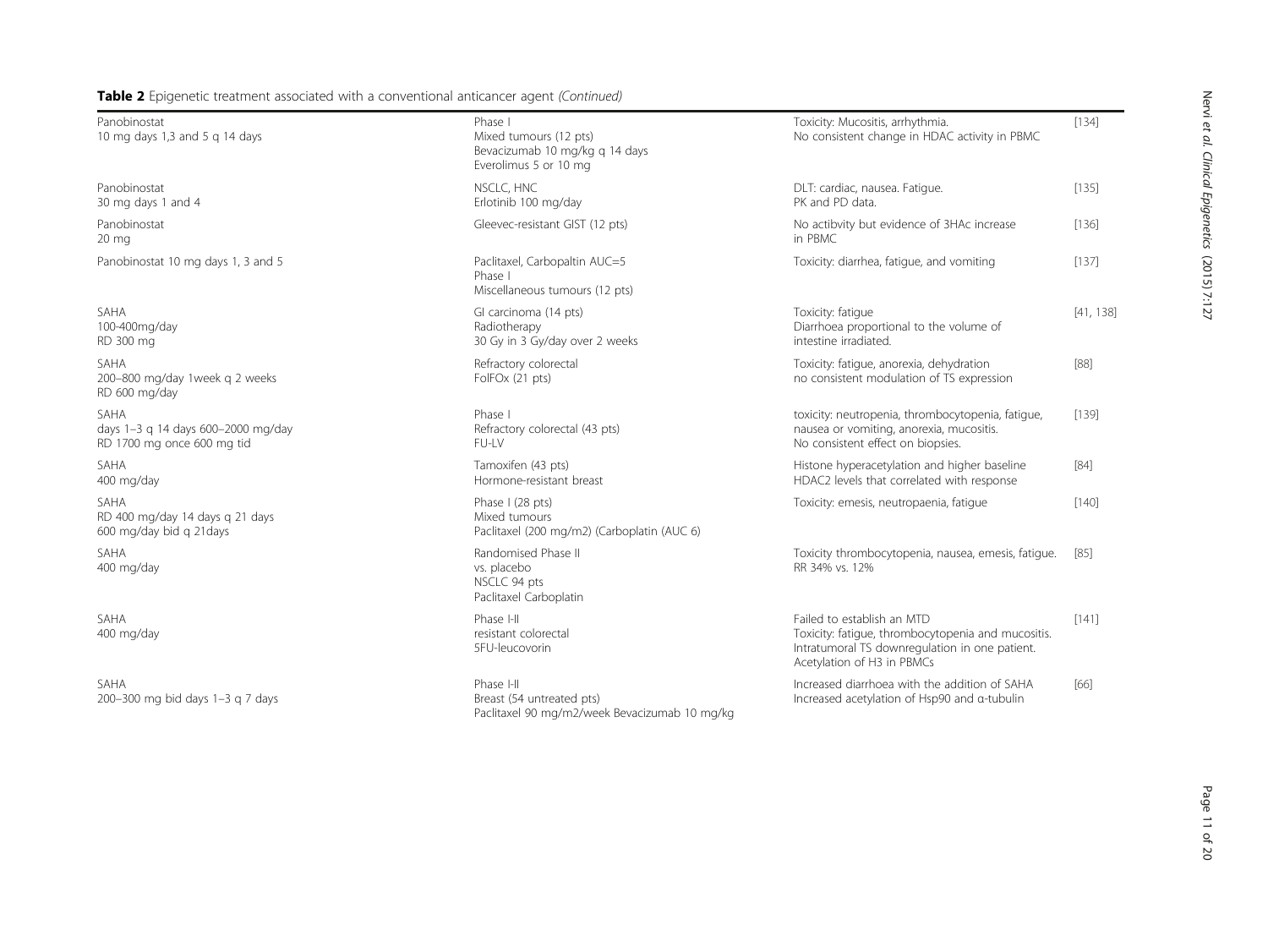| SAHA<br>400 mg/day 14 days                                  | Phase II<br>Glioblastoma (37 pts)<br>Bortezomib 1.3 mg/m2/day days 1,4,8 and 11 g 21 days          | Toxicity: Fatique.<br>No therapeutic advantage                                                                             | [142]   |
|-------------------------------------------------------------|----------------------------------------------------------------------------------------------------|----------------------------------------------------------------------------------------------------------------------------|---------|
| SAHA<br>100-200 mg/day for days 1-14 g 21 days              | Phase I<br>Mixed tumours<br>12 patients<br>Docetaxel 50-75 mg/m2 day 4 g 21 days                   | Excessive toxicity: neutropenic fever,<br>cardiac, bleeding<br>No PK interaction                                           | [143]   |
| SAHA + VPA<br>for days 1-2 400-100 mg/day<br>RD 800 mg/day  | Phase I (32 pts)<br>Mixed tumours<br>Doxorubicin on day 3<br>20 mg/m2 weekly                       | Toxicity: fatique, nausea<br>HDAC2 expression in PBMC similar to tumours<br>no correlation of SAHA levels with acetylation | $[144]$ |
| SAHA<br>300 mg/day for 16 days g 28 days                    | Phase I<br>Mixed tumours (22pts)<br>Marizomib<br>0.15-0.7 mg/m2 i.v.<br>days 1, 8 and 15 g 28 days | Toxicity: Fatigue, nausea, diarrhea, vomiting,<br>PK data. Data on proteasome inhibition in PBMC                           | $[76]$  |
| SAHA<br>300 mg for days 1-3 g 8 days                        | Bortezomib<br>1.3 mg/m2 days1,8 and 15 q 21 days<br>NSCLC (21 pts)                                 | Preoperative treatment.<br>Toxicity: fatigue and hypophosphatemia                                                          | $[145]$ |
| SAHA<br>200-300 mg tid for days 1-4 and 8-11                | Bortezomib 1-1.3 mg/m2 for day 9<br>Phase I (60 pts)                                               | Comparison in PBMC and biopsies after SAHA and<br>SAHA-Bort. Dcreased Nur77 expression.                                    | [146]   |
| SAHA<br>400 mg p.o.<br>for days $1-7$ and $15-21$ q 28 days | NSCLC (33 pts) Erlotinib-resistant<br>Erlotinib 150 mg/day                                         | No clinical activity<br>Toxicity: anemia, fatigue and diarrhoea.                                                           | $[147]$ |
| SAHA<br>300-400 mg/day for days 1-14                        | Gastric (30 pts)<br>Capecitabine, Cisplatin                                                        | Toxicity: thrombocytopenia, fatique, stomatitis,<br>anorexia<br>H3Ac correlated with SAHA dose                             | [148]   |
| SAHA<br>200-400 mg p.o. for days 1-14 g 21 days             | Mixed tumours (35 pts)<br>Sorafenib 400 mg p.o. bid                                                | Recommended dose for SAHA 300 mg/die, but not<br>tolerated.<br>Toxicity: hand-foot syndrome. No tumour response.           | [149]   |
| SAHA<br>tid for days $1-4$ and $8-11$ q 21 days             | Mixed tumours (29 pts)<br>Bortezomib 1.3 mg/m2 i.v. for days 1, 4, 8 and 11                        | Toxicity thrombocytopenia, fatique, increased ALT,<br>elevated INR, and diarrhea.<br>PK data provided.                     | $[150]$ |
| SAHA<br>p.o. for days $1-14$<br>MTD 400 mg                  | Mixed tumours (23 pts)<br>Bortezomib i.v. for days 1, 4, 8 and 11 q 21 days.<br>MTD 1.3 mg/m2      | Toxicity: fatique, hyponatremia, nausea, anorexia<br>Some PK data                                                          | [151]   |
| SAHA<br>300 mg daily                                        | Mixed tumours (78 pts)<br>Pazopanib 600 mg daily                                                   | Toxicity: thrombocytopenia, neutropenia, fatique,<br>hypertension, diarrhea, vomiting                                      | [152]   |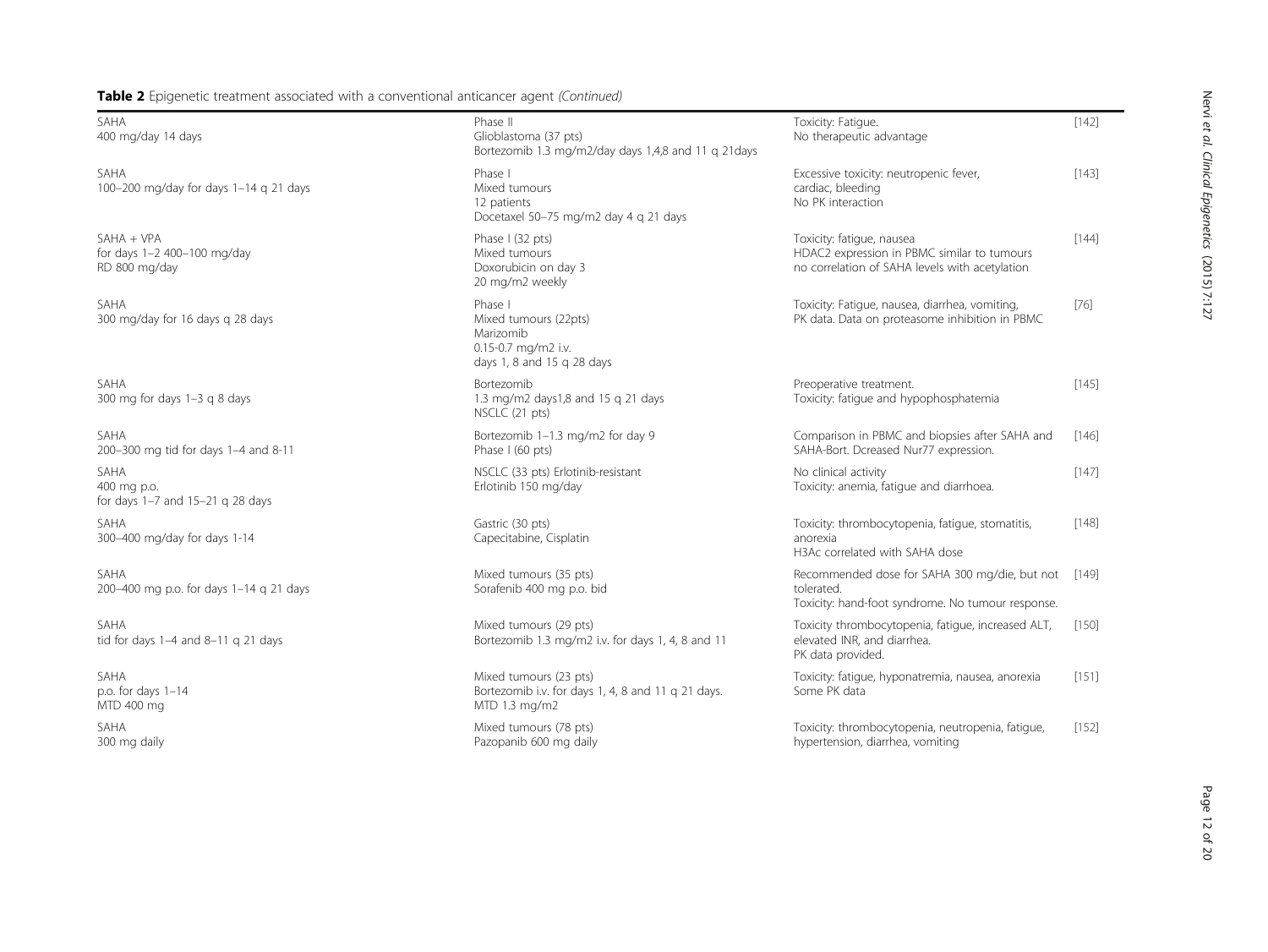| SAHA 400 mg daily                                                            | Gefitinib 250 mg<br>NSCLC pretreated (52 pts)                                                               | No clinical benefit<br>Toxicity: anorexia, diarrhea, fatique, anemia                                                                                                                                            | [153]  |
|------------------------------------------------------------------------------|-------------------------------------------------------------------------------------------------------------|-----------------------------------------------------------------------------------------------------------------------------------------------------------------------------------------------------------------|--------|
| Valproate<br>30-90 mg/kg/day<br>for days $1-5$ g 21 days<br>MTD 75 mg/kg/day | Karenitecin i.v. 0.8-1 mg/m2/day<br>for days $3-7$ q 21 days<br>Melanoma: xenografts<br>Phase I-II (39 pts) | Toxicity: somnolence, fatique<br>VPA levels at MTD 1.28 mMol<br>Histone hyperacetylation was observed in PBMC. No<br>effect of valproate on Karenitecin PK                                                      | [154]  |
| Valproate<br>15-160 mg/kg/day for days 1-3<br>RD 120 mg/kg/day               | Phase I (44 pts)<br>Mostly breast<br>FEC day 3                                                              | Toxicity: somnolence, myelosuppression<br>Histone acetylation in tumour samples and in<br>PBMCs correlated with valproic acid levels and<br>was further linked to baseline HDAC2 but not to<br>HDAC6 expression | [43]   |
| Valproate<br>10-90 mg/kg/day                                                 | Melanoma (32 pts)<br>Dacarbazine 800 mg/m2 g 21 days,<br>interferon-a 600.000 IU twice daily                | Toxicity: neurological, myelosuppression<br>Acetylation in PBMC measured.<br>"casting some doubts on the clinical use of VPA in<br>this setting".                                                               | [155]  |
| Valproate<br>Dose escalated to obtain active plasma concentration            | Mesothelioma resistant to cisplatin (45 pts)<br>Doxorubicin 60 mg/m2 q 21 days                              | Toxicity: myelosuppression<br>16% partial response rate                                                                                                                                                         | [156]  |
| Valproate<br>15-160 mg/kg/day for days 1-3<br>MTD 140                        | Phase I<br>Mixed tumours (48pts)<br>Epirubicin 100 mg/m2 for day 3                                          | Toxicity: somnolence, confusion, neutropenia<br>VPA levels correlate with acetylation in PBMC<br>Plasma VPA higher than in vitro effective<br>concentrations                                                    | $[44]$ |

#### References are included at the end of the text

A.I. aromatase inhibitor, 5FU 5-Fluorouracil, 5mC 5-methyl Cytosine, AUC area under the curve (also a dosing calculation for Carboplatin), Bid bis in die (twice a day), DLT dose-limiting toxicity, FEC combination of Fluorouracil, Epirubicin, Cyclophosphamide, FolFOx combination chemotherapy of Folinic acid, 5-Fluorouracil and Oxaliplatin, GI gastrointestinal, GIST gastrointestinal stromal tumour, HNC head-and-neck carcinoma, i.v. intravenously, MTD maximum tolerated dose, NSCLC non-small cell lung cancer, PBMC peripheral blood mononuclear cells, PD pharmacodynamic, PFS progression-free survival, PK pharmacokinetics, p.o. per os (orally), PR partial response, Pt patient, q every (Latin "quaque"), RA rapid acetylator (Hydralazyne metabolism), RD recommended dose, RR response rate, SA slow acetylator (Hydralazyne metabolism), SAHA Vorinostat, Zolinza ®, TS Thymidylate Synthetase, target enzyme for 5FU activity, VPA Valproic Acid, WBC white blood cells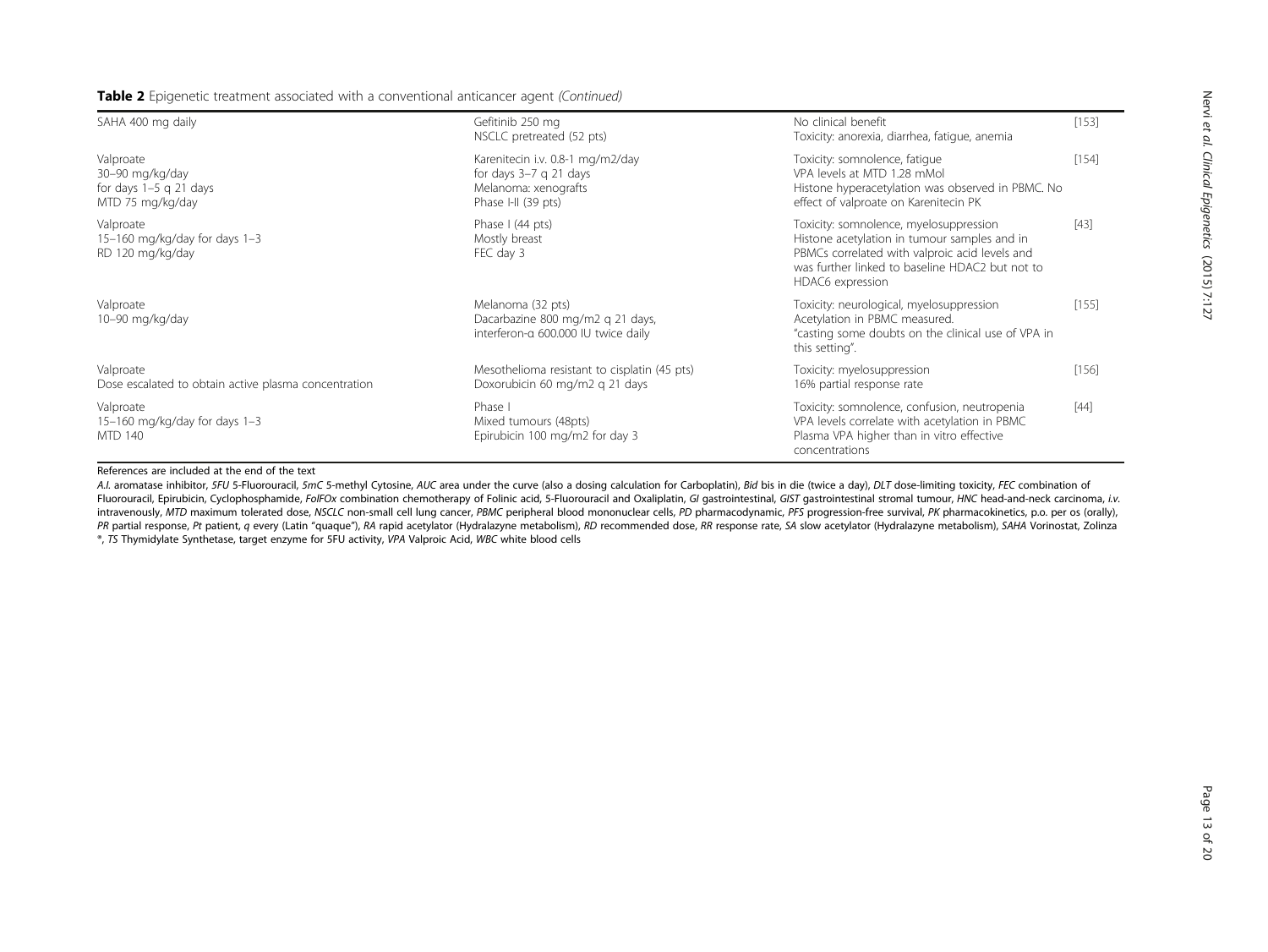This also happens for HDAC inhibitors that include old molecules (such as valproic acid (VPA) [\[52\]](#page-16-0) and a dozen compounds that have been recently synthesised [\[53\]](#page-16-0).

#### Pharmacokinetics

To obtain an authentic effect on epigenetic mechanisms, the choice of the dose and schedule of administration is crucial since, especially for demethylating agents, if the drug concentration is too high this may result in cell toxicity or in a "traditional" antiproliferative effect. Furthermore, when a combination is used, the epigenetic effect must persist during chemotherapy (and possibly also later) in order to obtain an adequate synergism. This concept is guiding recent studies on new schedules of drug administration, as is the case for romidepsin [\[54\]](#page-16-0).

Detailed data on pharmacokinetics have been published for several drugs (see Tables [1](#page-4-0) and [2](#page-8-0) for a complete list). The pharmacology of demethylating agents has been originally described in the past, and recent analyses mostly concern their interaction with other agents used in combination, such as temozolomide [\[55\]](#page-16-0).

The pharmacology of HDAC inhibitors is particularly complex since many of these compounds act as enzyme inducers and may therefore modify their own kinetics when repeated dosing is used, or the pharmacology of associated drugs.

Drug concentrations in plasma are generally low, and a very sensitive assay, such as HPLC coupled to mass spectrometry, is required to obtain reliable data [[56\]](#page-16-0).

Individual characteristics may influence the kinetic parameters (pharmacogenetics): in the case of hydralazine, fast or slow metabolism is genetically determined, and in some studies, doses have been escalated or de-escalated according to individual metabolic parameters [\[57](#page-16-0)–[59](#page-16-0)].

#### Pharmacodynamic effect

The most interesting part of the evaluation of anticancer drugs, particularly when dealing with an innovative mechanism of action, is the study of their effect in tumour cells. Several technical problems arise when trying to quantify the effect of epigenetic drugs, especially in solid tumours: it is difficult to decide what to measure, when and where.

Concerning demethylating agents, the effect is generally measured by evaluating global DNA methylation, but some authors determined the methylation status of specific genes that had previously been selected [[60](#page-16-0)–[62](#page-16-0)] and the level of expression of foetal haemoglobin has also been used as a PD marker [\[63\]](#page-16-0). The subject of DNA methylation may also be related to drug resistance caused by the activity of O(6)-methylguanine DNA methyltransferase (MGMT) that has been described in cerebral tumours [[3,](#page-15-0) [64\]](#page-16-0). Decitabine has been used in an attempt to reduce methylation of genes involved in DNA

repair in melanoma patients treated with temozolomide [[55](#page-16-0)] but no such effect was evident even if decitabine caused hypomethylation of the HbF gene promoter.

The situation is more complex for HDAC inhibitors since not all drugs inhibit the different enzyme classes that are present in eukaryotic cells to the same extent. Some molecules have a wide inhibiting effect [[65](#page-16-0)]; some are more restricted, and class-specific inhibitors such as CHR-3996, specific for class I HDACs enzymes [[45](#page-16-0)], are being introduced in the clinics. Furthermore, the inhibition of de-acetylating enzymes may result in acetylation not only of histones, but also of other proteins, such as tubulin and Hsp90 that are involved in anticancer drug activity/resistance or in unrelated cellular pathways [\[66,](#page-16-0) [67](#page-17-0)].

An additional difficulty derives from the definition of a cut-off value: some authors, for example, required a doubling of histone acetylation to consider a result as "relevant" [\[68](#page-17-0)] but this was not mandatory in many other studies.

The effect of HDAC inhibitors was generally determined in terms of enzymatic activity, but in some cases histone acetylation, particularly H3 and H4, has been used as marker of activity. A consistent increase of H3 acetylation in peripheral blood mononuclear cells (PBMC) at effective doses has been observed with several agents, even if large inter-patient variations were often reported [[69](#page-17-0)], and, more importantly, intratumoral H3 acetylation increase did not always correlate with response [\[70\]](#page-17-0).

The effect of epigenetic treatment has also been evaluated by looking at specific genes in terms of expression [[57](#page-16-0), [62\]](#page-16-0) or re-activation [\[71\]](#page-17-0). It is becoming clear that many elements are involved, and that it may be difficult to identify a consistent pattern in gene activation-inactivation [[72](#page-17-0)] to be used as a marker of epigenetic activity.

The gold standard of pharmacodynamic studies is the evaluation of the effects in tumours. The study of malignant cells is certainly more complicated in patients with solid tumours than in leukaemia since cancer cells are more difficult to obtain, especially at multiple time points. Some reports on the evaluation of epigenetic therapy in solid tumour tissues have been published and deserve special consideration. The number of evaluable samples was often low, but informative results were obtained and reported [[41](#page-16-0), [73\]](#page-17-0). In ovarian cancer, it has been possible to evaluate the activity of demethylating agents on cells obtained from ascitic fluid and a gene-specific reduction of DNA methylation was evident [[74](#page-17-0)]. Serial biopsies were obtained from patients with in head-and-neck carcinomas [[70](#page-17-0)], glioblastoma [\[75\]](#page-17-0), cervical and breast cancer and other tumours [\[57, 58](#page-16-0), [66\]](#page-16-0).

To overcome the difficulty in obtaining tumour samples, several groups have focused on the identification of surrogate markers. PBMC represent the most commonly used alternative. It is possible to measure HDAC activity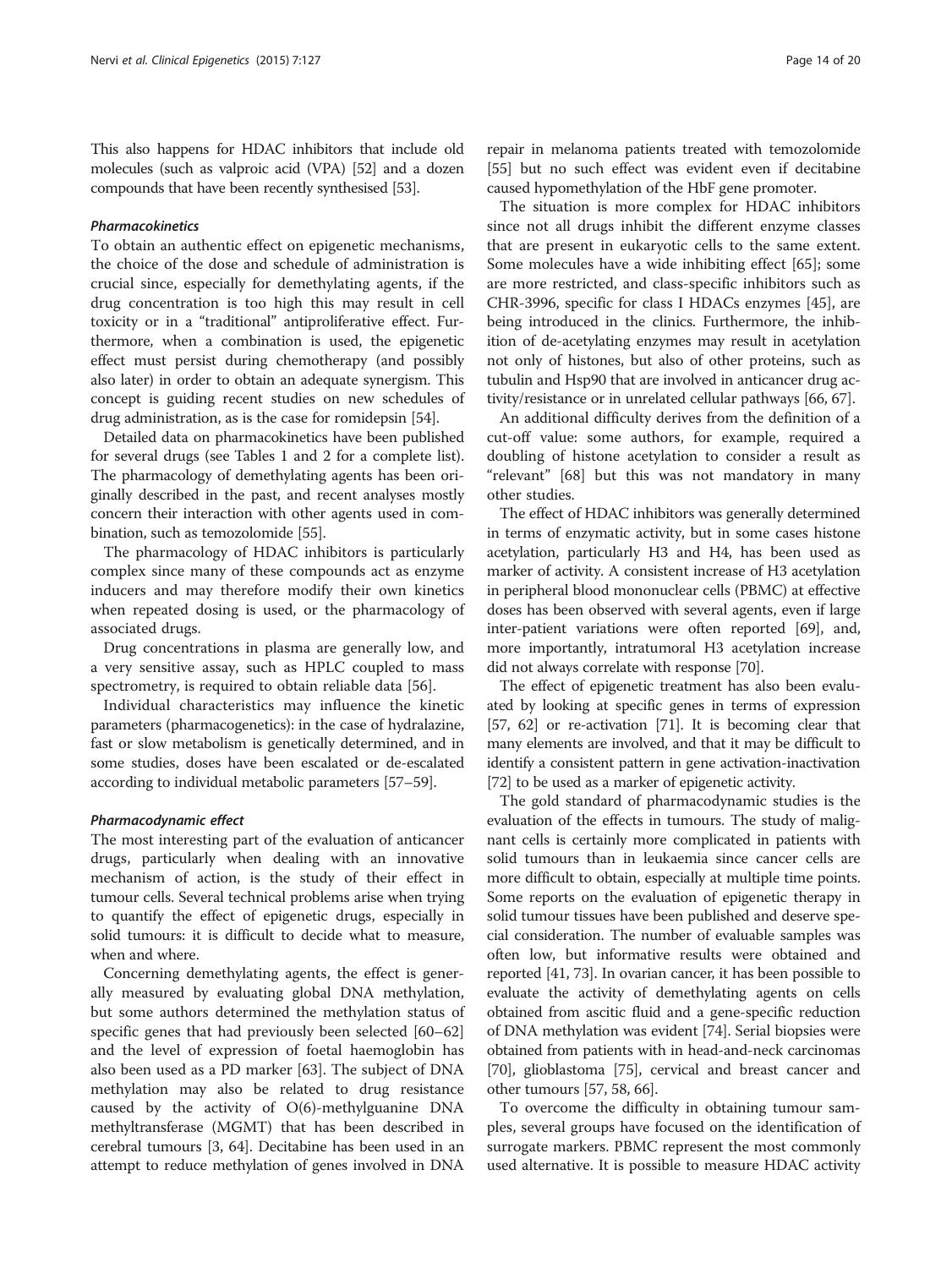and histone acetylation or DNA methylation. PBMC have also been used, in studies of drug combinations, to measure the target of non-epigenetic drug [[76\]](#page-17-0). When PBMC and tumour biopsies were compared, however, results were not always consistent [[66](#page-16-0)]. PBMC represent a "surrogate" tissue, and further improvement is required in order to make results obtained in these cells more representative of what is actually taking place in cancer.

A promising technique is the evaluation of circulating cell-free DNA [\[77](#page-17-0)] on which several specific analyses to identify epigenetic modifications can be performed [\[78](#page-17-0)]. The activity of demethylating agents has been evaluated by measuring the methylation status of circulating cellfree DNA in plasma in patients with refractory advanced non-small cell lung cancer (NSCLC) [\[62](#page-16-0)]. This is an interesting alternative with applications in many aspects of medicine, but further studies are required before it can be considered a reliable marker of epigenetic activity.

To obtain an adequate effect, sufficient drug concentrations must persist in the target cells for an adequate time. If there is a relationship between plasma kinetics and tissue effect (PK/PD relationship), drug dosing may be adapted on the basis of PK parameters that are easier to obtain. The permanence of a sufficient drug concentration or of a measurable effect has been evaluated in different tumour types and provides a rationale for the antitumour activity observed (see Tables [1](#page-4-0) and [2](#page-8-0) for details). Concerning the PK/PD relationship, data are difficult to interpret: no correspondence was found between plasma levels of valproate and histone acetylation in cervical cancer [[79](#page-17-0)] so that PD assays may be required until we can devise more efficient PK models.

#### Toxic side effects

One of the most interesting characteristics of many epigenetic drugs is that toxicity, at doses sufficient to achieve effective plasma concentrations, is generally very mild and has been described in detail in many studies of epigenetic agents used alone or in combination with standard anticancer agents (see Tables [1](#page-4-0) and [2](#page-8-0) for details).

#### Toxicity of demethylating agents

The best known agents that interfere with DNA methylation are decitabine and 5-azacytidine. More limited data are available for zebularine [[46](#page-16-0)]. Since these agents also have traditional antiproliferative activity, the dose used plays a key role. At high doses, 5-azacytidine can cause neutropenia [[68](#page-17-0)], similar to what is described for traditional anticancer drugs. It is generally assumed that in order to exploit the epigenetic action, it is necessary to use very low doses that are insufficient to cause any antiproliferative effect.

#### Toxicity of HDAC inhibitors

VPA is the best known molecule in this class since it has been used for many years as an antiepileptic drug: it is extremely well tolerated by patients, and also its long-term effects are well known. The most commonly reported complaints are neurological symptoms (such as dizziness) that are generally transitory and reversible [\[79](#page-17-0), [80\]](#page-17-0). Neurological symptoms may become excessive when VPA is combined with other agents [\[63\]](#page-16-0).

When vorinostat (SAHA) was tested in mice, relevant systemic toxicity was observed only at high doses [\[81](#page-17-0)]. In patients, anaemia, anorexia, hyperglycaemia, thrombo cytopenia, fatigue and nausea have frequently been reported [\[82\]](#page-17-0). Similar toxic side effects were described for SB939 [\[83](#page-17-0)], for rosminostat [\[69](#page-17-0)] and romidepsin [\[70](#page-17-0)]. ECG abnormalities of different severity are the most concerning toxic side effects of CHR3996 [[45\]](#page-16-0) and of romidepsin [[54\]](#page-16-0).

#### Antitumour activity

In a phase III trial of chemotherapy  $\pm$  epigenetic treatment in cancer of the uterine cervix [[59](#page-16-0)], there was an increase in progression-free survival, and the analysis of molecular correlates is pending.

Concerning phase II studies, that evaluated the antitumour activity of epigenetic agents alone or in combination with standard anticancer treatment, several studies have been reported. In many cases, results were described in terms of reduction of tumour volume in advanced disease resistant to several lines of anticancer treatments, similarly to what is standard for the evaluation of traditional antiproliferative agents [[74](#page-17-0), [82](#page-17-0), [84](#page-17-0), [85](#page-17-0)]. It is probably not surprising that several trials were reported as negative (see Tables [1](#page-4-0) and [2](#page-8-0) for details). Responses were evaluated according to Response Evaluation Criteria In Solid Tumors (RECIST): these may be useful for conventional anticancer therapies but do not seem adequate for epigenetic treatments that may result in disease stabilisation rather than in tumour shrinkage.

The evaluation of an epigenetic treatment, which is strictly connected to gene expression, can be performed more accurately in diseases where the genetic influence on the activity of the antitumour treatment is known. For this reason, the choice to evaluate the combination of entinostat and erlotinib in NSCLC was very sound [[86\]](#page-17-0). The addition of the epigenetic agent, however, only improved progression-free survival (PFS) in tumours with high levels of e-cadherin, suggesting that this may represent a selection criterion for further studies.

The neo-adjuvant treatment of breast cancer represents a unique possibility in order to evaluate the activity of new agents. Not only new anticancer agents but also epigenetic therapy (hydralazine and valproate) have been tested in this setting [[57](#page-16-0)], and the analysis of tumour biopsies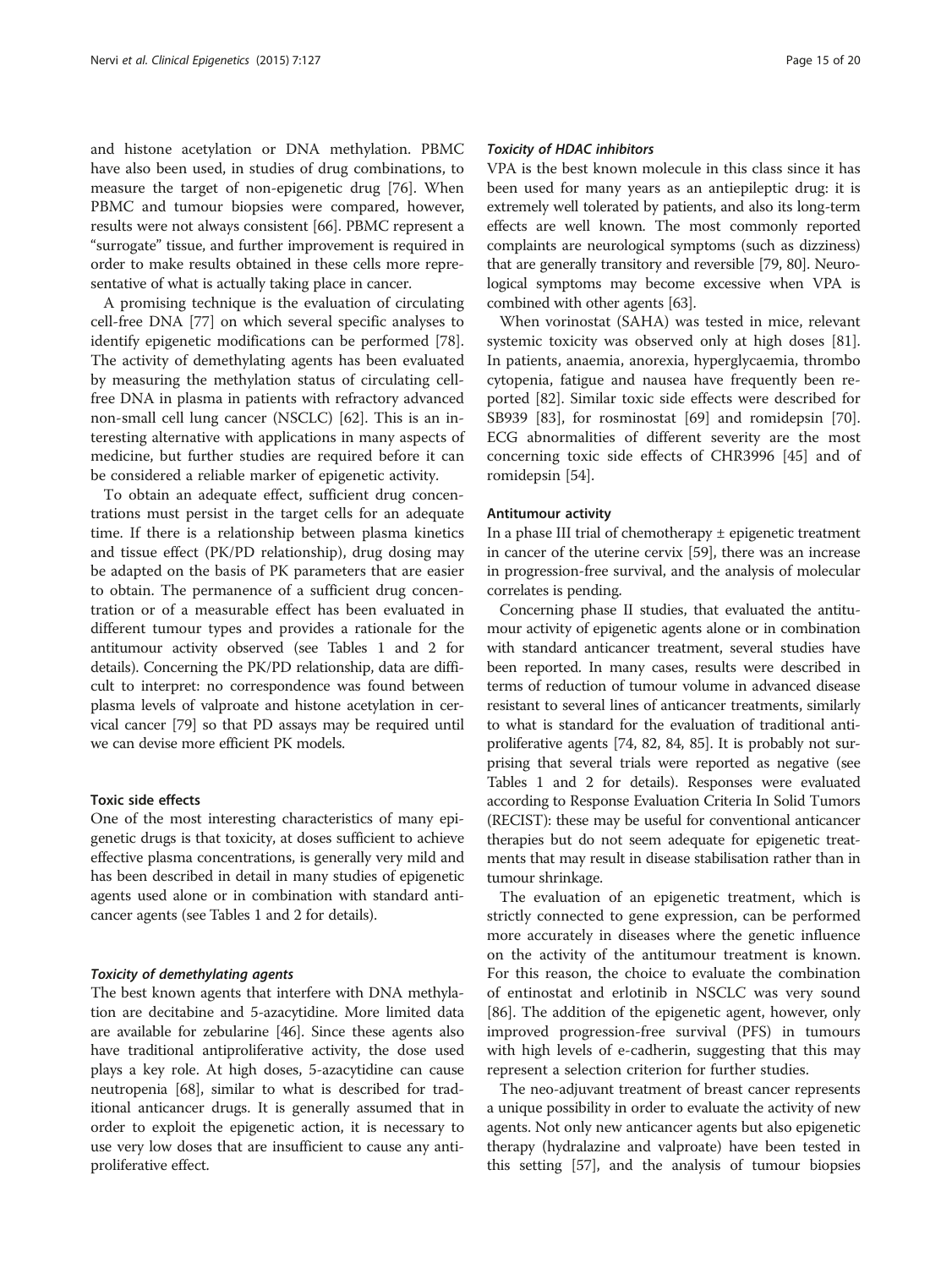<span id="page-15-0"></span>confirmed that an epigenetic effect in terms of demethylation and of histone acetylation was detectable.

An interesting tactic was to evaluate the addition of epigenetic treatment in order to prevent or to reverse resistance due to the overexpression of a specific gene. This is the case, for example, of the increase in thymidylate synthase induced by fluorouracil treatment [\[87](#page-17-0)]. A clinical trial performed to demonstrate that this can be obtained in patients proved that treatment was feasible even if no clinically meaningful effect was obtained and no data were available for PD evaluation [\[88\]](#page-17-0). In a different study, patients with tumours progressing during standard chemotherapy were treated with the same regimen with the addition of hydralazine and valproate [[58\]](#page-16-0). Data were analysed in detail, and even if tumour response was limited, there was evidence that adequate plasma concentrations were achieved and that an epigenetic effect was present. A similar approach was used in melanoma patients treated with temozolomide and decitabine: there was no antitumour activity even in the presence of a measurable PD effect [[55](#page-16-0)].

#### Conclusions

Epigenetic therapy is being more and more recognised as an effective and well-tolerated treatment of cancer. Data in leukaemias and myelodysplastic syndromes are now consistent, and the success obtained in cutaneous lymphomas represents a proof of principle that solid tumours may also respond. This is also supported by preclinical data; still clinical results fall short of expectations: several reasons may explain this discrepancy.

We are convinced that, similarly to what has been observed for tyrosine-kinase inhibitors in cancer [[89](#page-17-0)], we need a better selection of tumours and of patients that may benefit from these treatments. It has already been stated that epigenetic drugs, and HDAC inhibitors in particular, "might be useful only in those tumours in which HDACs are directly involved in the pathogenesis" [\[27\]](#page-16-0).

It is not surprising that clinical results have generally been disappointing: standard evaluation of anticancer activity, mostly based on tumour volume reduction, may not be an adequate index of activity for epigenetic treatment. Epigenetics is a complex mechanism of gene regulation: it will take time before we can exploit it at its best. We definitely need more appropriate tests to select potentially responding tumours, but we also need agents with demonstrated epigenetic activity and solid data in order to choose the most effective dose and schedule.

Several technical issues remain to be solved and this will keep researchers busy, both in preclinical and clinical settings, for a long time.

#### Abbreviations

AdoMet: adenosyl-L-methionine; DNMT3-Like: DNA methyltransferase-3-like; DNMTs: DNA methyltransferases; FDA: Food and Drug Administration;

H3: histone 3; H4: histone 4; HATs: histone acetyltransferases; HDACs: histone deacetylases; HMTs: histone methyltransferases; MDS: myelodysplastic syndromes; MGMT: O(6)-methylguanine DNA methyltransferase; ncRNAs: non-coding RNAs; NSCLC: non-small cell lung cancer; PBMC: peripheral blood mononuclear cells; PD: pharmacodynamics; PFS: progression-free survival; PK: pharmacokinetics; RECIST: Response Evaluation Criteria In Solid Tumors; SAHA: suberoylanilide hydroxamic acid (vorinostat); VPA: valproic acid.

#### Competing interests

The authors have no relevant affiliations or financial involvement with any organisation or entity with a financial interest in or financial conflict with the subject matter or materials discussed in the manuscript.

#### Authors' contributions

CN and EDM wrote the part on the molecular mechanisms of epigenetic regulation, and GC-P collected the published papers and analysed them. All authors share full responsibility for writing the paper. All authors read and approved the final manuscript.

#### Acknowledgements

We apologise to the researchers whose works are not cited here due to space limitations. The work was supported in part by the Italian Association for Cancer Research (AIRC IG11949 to C.N.), Italian Foundation for Cancer Research (Fellowship for Italy 15142 to E.D.M) and University of Rome "La Sapienza". This work is dedicated to the late Professor Carlo Nervi, for us an example of how, in Oncology, clinical practice should be combined with scientific curiosity.

#### Received: 17 May 2015 Accepted: 10 November 2015 Published online: 10 December 2015

#### References

- 1. Baylin SB, Schuebel KE. Genomic biology: the epigenomic era opens. Nature. 2007;448:548–9.
- 2. Jones PA, Baylin SB. The epigenomics of cancer. Cell. 2007;128:683–92.
- 3. Rodríguez-Paredes M, Esteller M. Cancer epigenetics reaches mainstream oncology. Nat Med. 2011;17:330–9.
- 4. Turner BM. Defining an epigenetic code. Nat Cell Biol. 2007;9:2–6.
- 5. Baylin SB, Ohm JE. Epigenetic gene silencing in cancer a mechanism for early oncogenic pathway addiction? Nat Rev Cancer. 2006;6:107–16.
- 6. Clark SJ. Action at a distance: epigenetic silencing of large chromosomal regions in carcinogenesis. Hum Mol Genet. 2007;16(Spec No 1):R88–95.
- 7. Meissner A. Epigenetic modifications in pluripotent and differentiated cells. Nat Biotechnol. 2010;28:1079–88.
- 8. Mikkelsen TS, Ku M, Jaffe DB, Issac B, Lieberman E, Giannoukos G, et al. Genome-wide maps of chromatin state in pluripotent and lineage-committed cells. Nature. 2007;448:553–60.
- 9. Bird AP. CpG-rich islands and the function of DNA methylation. Nature. 1986;321:209–13.
- 10. Bird AP, Wolffe AP. Methylation-induced repression–belts, braces, and chromatin. Cell. 1999;99:451–4.
- 11. Esteller M. Cancer epigenomics: DNA methylomes and histone-modification maps. Nat Rev Genet. 2007;8:286–98.
- 12. Li E, Beard C, Jaenisch R. Role for DNA methylation in genomic imprinting. Nature. 1993;366:362–5.
- 13. Walsh CP, Bestor TH. Cytosine methylation and mammalian development. Genes Dev. 1999;13:26–34.
- 14. Zardo G, Fazi F, Travaglini L, Nervi C. Dynamic and reversibility of heterochromatic gene silencing in human disease. Cell Res. 2005;15:679–90.
- 15. Brenner C, Fuks F. DNA methyltransferases: facts, clues, mysteries. Curr Top Microbiol Immunol. 2006;301:45–66.
- 16. Prokhortchouk A, Hendrich B, Jørgensen H, Ruzov A, Wilm M, Georgiev G, et al. The p120 catenin partner Kaiso is a DNA methylation-dependent transcriptional repressor. Genes Dev. 2001;15:1613–8.
- 17. Jones PL, Veenstra GJ, Wade PA, Vermaak D, Kass SU, Landsberger N, et al. Methylated DNA and MeCP2 recruit histone deacetylase to repress transcription. Nat Genet. 1998;19:187–91.
- 18. Feng Q, Zhang Y. The MeCP1 complex represses transcription through preferential binding, remodeling, and deacetylating methylated nucleosomes. Genes Dev. 2001;15:827–32.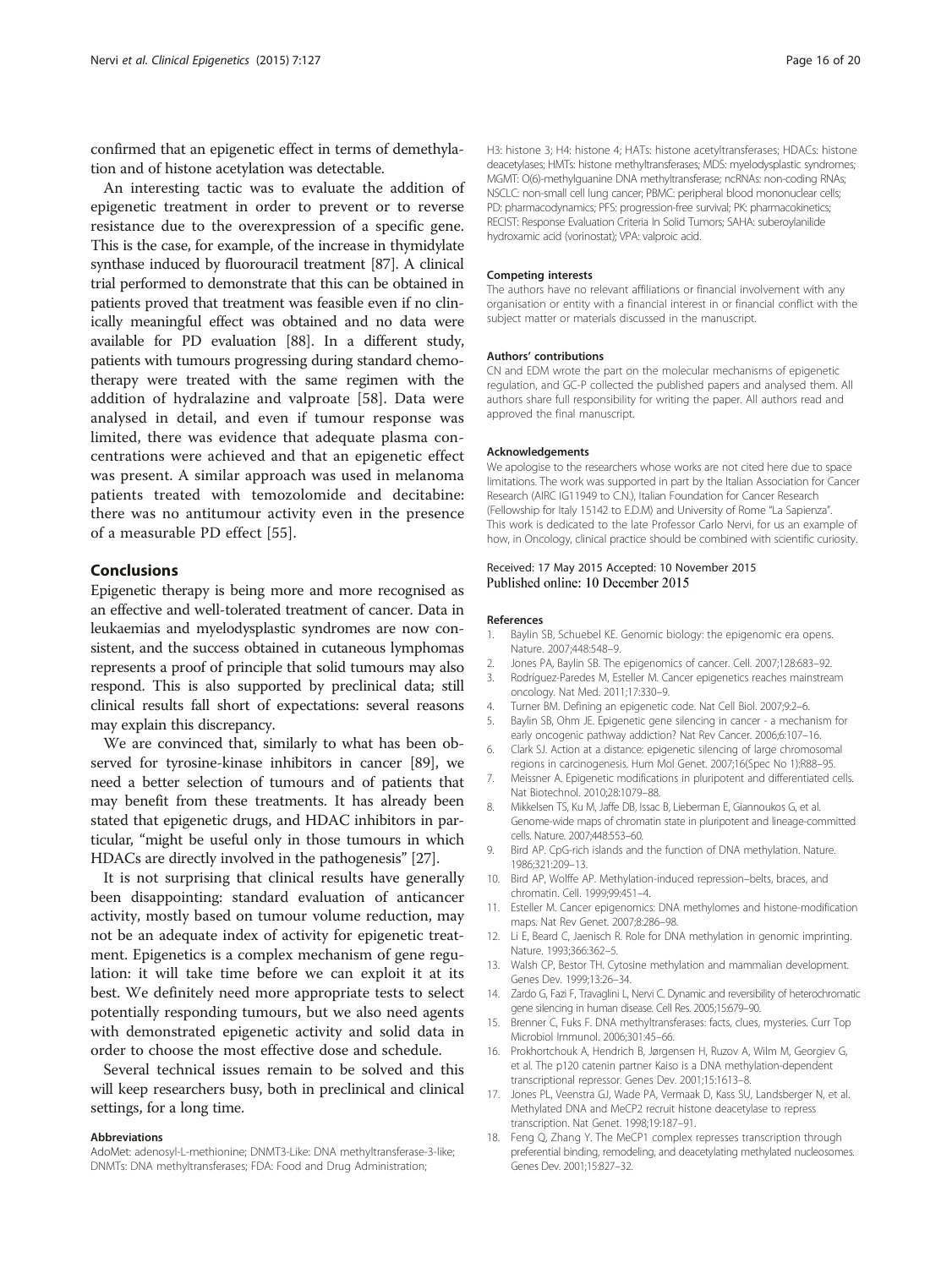- <span id="page-16-0"></span>19. Hendrich B, Guy J, Ramsahoye B, Wilson VA, Bird A. Closely related proteins MBD2 and MBD3 play distinctive but interacting roles in mouse development. Genes Dev. 2001;15:710–23.
- 20. Ng HH, Zhang Y, Hendrich B, Johnson CA, Turner BM, Erdjument-Bromage H, et al. MBD2 is a transcriptional repressor belonging to the MeCP1 histone deacetylase complex. Nat Genet. 1999;23:58–61.
- 21. Fuks F, Burgers WA, Brehm A, Hughes-Davies L, Kouzarides T. DNA methyltransferase Dnmt1 associates with histone deacetylase activity. Nat Genet. 2000;24:88–91.
- 22. Højfeldt JW, Agger K, Helin K. Histone lysine demethylases as targets for anticancer therapy. Nat Rev Drug Discov. 2013;12:917–30.
- 23. Spiegel S, Milstien S, Grant S, Endogenous modulators and pharmacological inhibitors of histone deacetylases in cancer therapy. Oncogene. 2012;31:537–51.
- 24. Easwaran H, Tsai HC, Baylin SB. Cancer epigenetics: tumor heterogeneity, plasticity of stem-like states, and drug resistance. Mol Cell. 2014;54:716–27.
- 25. Zardo G, Cimino G, Nervi C. Epigenetic plasticity of chromatin in embryonic and hematopoietic stem/progenitor cells: therapeutic potential of cell reprogramming. Leukemia. 2008;22:1503–18.
- 26. Mehdipour P, Santoro F, Minucci S. Epigenetic alterations in acute myeloid leukemias. FEBS J. 2015;282:1786–800.
- 27. Minucci S, Pelicci PG. Histone deacetylase inhibitors and the promise of epigenetic (and more) treatments for cancer. Nat Rev Cancer. 2006;6:38–51.
- 28. Leone G, D'Alò F, Zardo G, Voso MT, Nervi C. Epigenetic treatment of myelodysplastic syndromes and acute myeloid leukemias. Curr Med Chem. 2008;15:1274–87.
- 29. Rius M, Lyko F. Epigenetic cancer therapy: rationales, targets and drugs. Oncogene. 2012;31:4257–65.
- 30. Arrowsmith CH, Bountra C, Fish PV, Lee K, Schapira M. Epigenetic protein families: a new frontier for drug discovery. Nat Rev Drug Discov. 2012;11: 384–400.
- 31. Falkenberg KJ, Johnstone RW. Histone deacetylases and their inhibitors in cancer, neurological diseases and immune disorders. Nat Rev Drug Discov. 2014;13:673–91.
- 32. Holoch D, Moazed D. RNA-mediated epigenetic regulation of gene expression. Nat Rev Genet. 2015;16:71–84.
- 33. Roberts TC, Morris KV, Weinberg MS. Perspectives on the mechanism of transcriptional regulation by long non-coding RNAs. Epigenetics. 2014;9:13–20.
- 34. Zardo G, Ciolfi A, Vian L, Billi M, Racanicchi S, Grignani F, et al. Transcriptional targeting by microRNA-polycomb complexes: a novel route in cell fate determination. Cell Cycle. 2012;11:3543–9.
- 35. Liz J, Esteller M. lncRNAs and microRNAs with a role in cancer development. Biochim Biophys Acta. 2015; doi[:10.1016/j.bbagrm.2015.06.015.](http://dx.doi.org/10.1016/j.bbagrm.2015.06.015)
- 36. Pagano F, De Marinis E, Grignani F, Nervi C. Epigenetic role of miRNAs in normal and leukemic hematopoiesis. Epigenomics. 2013;5:539–52.
- 37. Mann BS, Johnson JR, Cohen MH, Justice R, Pazdur R. FDA approval summary: vorinostat for treatment of advanced primary cutaneous T-cell lymphoma. Oncologist. 2007;12:1247–52.
- 38. San-Miguel JF, Hungria VTM, Yoon SS, Beksac M, Dimopoulos MA, Elghandour A, et al. Panobinostat plus bortezomib and dexamethasone versus placebo plus bortezomib and dexamethasone in patients with relapsed or relapsed and refractory multiple myeloma: a multicentre, randomised, double-blind phase 3 trial. Lancet Oncol. 2014;15:1195–206.
- 39. O'Connor OA, Horwitz S, Masszi T, Van Hoof A, Brown P, Doorduijn J, et al. Belinostat in patients with relapsed or refractory peripheral T-cell lymphoma: results of the pivotal phase II BELIEF (CLN-19) study. J Clin Oncol. 2015;33:2492–9.
- 40. Santini V, Melnick A, Maciejewski JP, Duprez E, Nervi C, Cocco L, et al. Epigenetics in focus: pathogenesis of myelodysplastic syndromes and the role of hypomethylating agents. Crit Rev Oncol Hematol. 2013;88:231–45.
- 41. Ree AH, Dueland S, Folkvord S, Hole KH, Seierstad T, Johansen M, et al. Vorinostat, a histone deacetylase inhibitor, combined with pelvic palliative radiotherapy for gastrointestinal carcinoma: the Pelvic Radiation and Vorinostat (PRAVO) phase 1 study. Lancet Oncol. 2010;11:459–64.
- 42. Appleton K, Mackay HJ, Judson I, Plumb JA, McCormick C, Strathdee G, et al. Phase I and pharmacodynamic trial of the DNA methyltransferase inhibitor decitabine and carboplatin in solid tumors. J Clin Oncol. 2007; 25:4603–9.
- 43. Munster P, Marchion D, Bicaku E, Lacevic M, Kim J, Centeno B, et al. Clinical and biological effects of valproic acid as a histone deacetylase inhibitor on tumor and surrogate tissues: phase I/II trial of valproic acid and epirubicin/ FEC. Clin Cancer Res. 2009;15:2488–96.
- 44. Munster P, Marchion D, Bicaku E, Schmitt M, Lee JH, DeConti R, et al. Phase I trial of histone deacetylase inhibition by valproic acid followed by the topoisomerase II inhibitor epirubicin in advanced solid tumors: a clinical and translational study. J Clin Oncol. 2007;25:1979–85.
- 45. Banerji U, van Doorn L, Papadatos-Pastos D, Kristeleit R, Debnam P, Tall M, et al. A phase I pharmacokinetic and pharmacodynamic study of CHR-3996, an oral class I selective histone deacetylase inhibitor in refractory solid tumors. Clin Cancer Res. 2012;18:2687–94.
- 46. Chen M, Shabashvili D, Nawab A, Yang SX, Dyer LM, Brown KD, et al. DNA methyltransferase inhibitor, zebularine, delays tumor growth and induces apoptosis in a genetically engineered mouse model of breast cancer. Mol Cancer Ther. 2012;11:370–82.
- 47. Nebbioso A, Carafa V, Benedetti R, Altucci L. Trials with 'epigenetic' drugs: an update. Mol Oncol. 2012;6:657–82.
- 48. Prakash S, Foster B, Meyer M, Wozniak A, Heilbrun L, Flaherty L, et al. Chronic oral administration of CI-994: a phase 1 study. Invest New Drugs. 2001;19:1–1.
- 49. Undevia SD. A phase I study of the oral combination of CI-994, a putative histone deacetylase inhibitor, and capecitabine. Ann Oncol. 2004;15:1705–11.
- 50. Segura-Pacheco B, Trejo-Becerril C, Perez-Cardenas E, Taja-Chayeb L, Mariscal I, Chavez A, et al. Reactivation of tumor suppressor genes by the cardiovascular drugs hydralazine and procainamide and their potential use in cancer therapy. Clin Cancer Res. 2003;9:1596–603.
- 51. Singh N, Dueñas-González A, Lyko F, Medina-Franco JL. Molecular modeling and molecular dynamics studies of hydralazine with human DNA methyltransferase 1. ChemMedChem. 2009;4:792–9.
- 52. Göttlicher M, Minucci S, Zhu P, Krämer OH, Schimpf A, Giavara S, et al. Valproic acid defines a novel class of HDAC inhibitors inducing differentiation of transformed cells. EMBO J. 2001;20:6969–78.
- 53. Lane A, Chabner B. Histone deacetylase inhibitors in cancer therapy. J Clin Oncol. 2009;27:5459–68.
- 54. Amiri-Kordestani L, Luchenko V, Peer CJ, Ghafourian K, Reynolds J, Draper D, et al. Phase I trial of a new schedule of romidepsin in patients with advanced cancers. Clin Cancer Res. 2013;19:4499–507.
- 55. Tawbi HA, Beumer JH, Tarhini AA, Moschos S, Buch SC, Egorin MJ, et al. Safety and efficacy of decitabine in combination with temozolomide in metastatic melanoma: a phase I/II study and pharmacokinetic analysis. Ann Oncol. 2013;24:1112–9.
- 56. Karahoca M, Momparler RL. Pharmacokinetic and pharmacodynamic analysis of 5-aza-2'-deoxycytidine (decitabine) in the design of its dose-schedule for cancer therapy. Clin Epigenetics. 2013;5(1):3. doi:[10.1186/1868-7083-5-3](http://dx.doi.org/10.1186/1868-7083-5-3).
- 57. Arce C, Pérez-Plasencia C, González-Fierro A, de la Cruz-Hernández E, Revilla-Vázquez A, Chávez-Blanco A, et al. A proof-of-principle study of epigenetic therapy added to neoadjuvant doxorubicin cyclophosphamide for locally advanced breast cancer. PLoS One. 2006;1:e98.
- 58. Candelaria M, Gallardo-Rincón D, Arce C, Cetina L, Aguilar-Ponce JL, Arrieta O, et al. A phase II study of epigenetic therapy with hydralazine and magnesium valproate to overcome chemotherapy resistance in refractory solid tumors. Ann Oncol. 2007;18:1529–38.
- 59. Coronel J, Cetina L, Pacheco I, Trejo-Becerril C, González-Fierro A, de la Cruz-Hernandez E, et al. A double-blind, placebo-controlled, randomized phase III trial of chemotherapy plus epigenetic therapy with hydralazine valproate for advanced cervical cancer. Preliminary results (1). Med Oncol. 2011;28:540–6.
- 60. Vansteenkiste J, Van Cutsem E, Dumez H, Chen C, Ricker JL, Randolph SS, et al. Early phase II trial of oral vorinostat in relapsed or refractory breast, colorectal, or non-small cell lung cancer. Invest New Drugs. 2008;26:483–8.
- 61. Singal R, Ramachandran K, Gordian E, Quintero C, Zhao W, Reis IM. Phase I/II study of azacitidine, docetaxel, and prednisone in patients with metastatic castration-resistant prostate cancer previously treated with docetaxel-based therapy. Clin Genitourin Cancer. 2015;13:22–31.
- 62. Juergens RA, Wrangle J, Vendetti FP, Murphy SC, Zhao M, Coleman B, et al. Combination epigenetic therapy has efficacy in patients with refractory advanced non-small cell lung cancer. Cancer Discov. 2011;1:598–607.
- 63. Chu BF, Karpenko MJ, Liu Z, Aimiuwu J, Villalona-Calero MA, Chan KK, et al. Phase I study of 5-aza-2'-deoxycytidine in combination with valproic acid in non-small-cell lung cancer. Cancer Chemother Pharmacol. 2013;71:115–21.
- 64. Gerson SL. MGMT: its role in cancer aetiology and cancer therapeutics. Nat Rev Cancer. 2004;4:296–307.
- Marks PA. Discovery and development of SAHA as an anticancer agent. Oncogene. 2007;26:1351–6.
- 66. Ramaswamy B, Fiskus W, Cohen B, Pellegrino C, Hershman DL, Chuang E, et al. Phase I-II study of vorinostat plus paclitaxel and bevacizumab in metastatic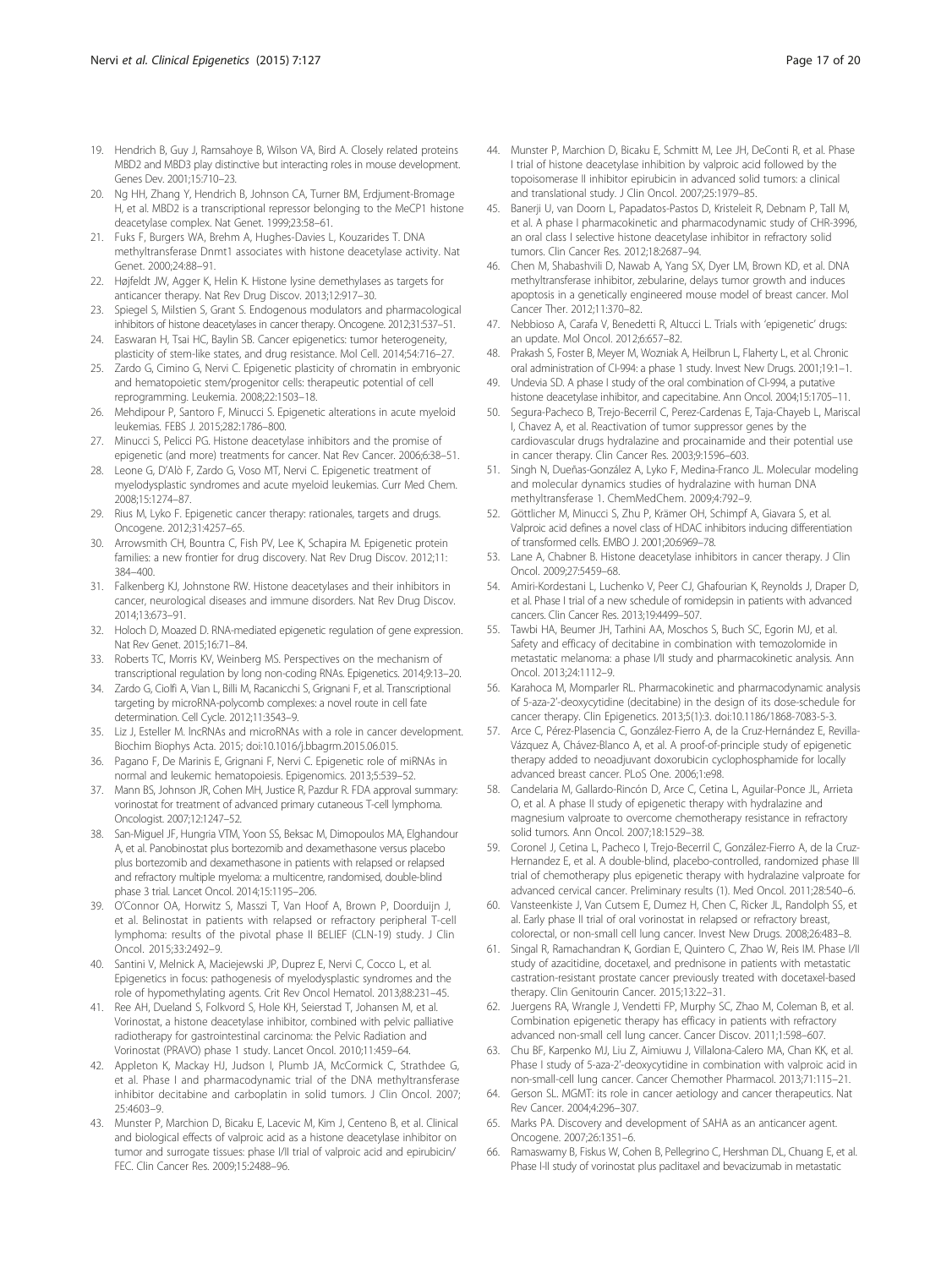<span id="page-17-0"></span>breast cancer: evidence for vorinostat-induced tubulin acetylation and Hsp90 inhibition in vivo. Breast Cancer Res Treat. 2012;132:1063–72.

- 67. Newbold A, Matthews GM, Bots M, Cluse LA, Clarke CJP, Banks KM, et al. Molecular and biologic analysis of histone deacetylase inhibitors with diverse specificities. Mol Cancer Ther. 2013;12:2709–21.
- 68. Braiteh F, Soriano AO, Garcia-Manero G, Hong D, Johnson MM, Silva LDP, et al. Phase I study of epigenetic modulation with 5-azacytidine and valproic acid in patients with advanced cancers. Clin Cancer Res. 2008;14:6296–301.
- 69. Brunetto AT, Ang JE, Lal R, Olmos D, Molife LR, Kristeleit R, et al. First-in-human, pharmacokinetic and pharmacodynamic phase i study of resminostat, an oral histone deacetylase inhibitor, in patients with advanced solid tumors. Clin Cancer Res. 2013;19:5494–504.
- 70. Haigentz M, Kim M, Sarta C, Lin J, Keresztes RS, Culliney B, et al. Phase II trial of the histone deacetylase inhibitor romidepsin in patients with recurrent/ metastatic head and neck cancer. Oral Oncol. 2012;48:1281–8.
- 71. Mohammed TA, Holen KD, Jaskula-Sztul R, Mulkerin D, Lubner SJ, Schelman WR, et al. A pilot phase II study of valproic acid for treatment of low-grade neuroendocrine carcinoma. Oncologist. 2011;16:835–43.
- 72. Belinsky SA, Grimes MJ, Picchi MA, Mitchell HD, Stidley CA, Tesfaigzi Y, et al. Combination therapy with vidaza and entinostat suppresses tumor growth and reprograms the epigenome in an orthotopic lung cancer model. Cancer Res. 2011;71:454–62.
- 73. Mackay HJ, Hirte H, Colgan T, Covens A, MacAlpine K, Grenci P, et al. Phase II trial of the histone deacetylase inhibitor belinostat in women with platinum resistant epithelial ovarian cancer and micropapillary (LMP) ovarian tumours. Eur J Cancer. 2010;46:1573–9.
- 74. Matei D, Fang F, Shen C, Schilder J, Arnold A, Zeng Y, et al. Epigenetic resensitization to platinum in ovarian cancer. Cancer Res. 2012;72: 2197–205.
- 75. Galanis E, Jaeckle KA, Maurer MJ, Reid JM, Ames MM, Hardwick JS, et al. Phase II trial of vorinostat in recurrent glioblastoma multiforme: a north central cancer treatment group study. J Clin Oncol. 2009;27:2052–8.
- 76. Millward M, Price T, Townsend A, Sweeney C, Spencer A, Sukumaran S, et al. Phase 1 clinical trial of the novel proteasome inhibitor marizomib with the histone deacetylase inhibitor vorinostat in patients with melanoma, pancreatic and lung cancer based on in vitro assessments of the combination. Invest New Drugs. 2012;30:2303–17.
- 77. Diaz LA, Bardelli A. Liquid biopsies: genotyping circulating tumor DNA. J Clin Oncol. 2014;32:579–86.
- 78. Wittenberger T, Sleigh S, Reisel D, Zikan M, Wahl B, Alunni-Fabbroni M, et al. DNA methylation markers for early detection of women's cancer: promise and challenges. Epigenomics. 2014;6:311–27.
- 79. Chavez-Blanco A, Segura-Pacheco B, Perez-Cardenas E, Taja-Chayeb L, Cetina L, Candelaria M, et al. Histone acetylation and histone deacetylase activity of magnesium valproate in tumor and peripheral blood of patients with cervical cancer. A phase I study. Mol Cancer. 2005;4:22.
- 80. Atmaca A, Al-Batran SE, Maurer A, Neumann A, Heinzel T, Hentsch B, et al. Valproic acid (VPA) in patients with refractory advanced cancer: a dose escalating phase I clinical trial. Br J Cancer. 2007;97:177–82.
- 81. Butler L, Agus D, Scher H, Higgins B, Rose A, Cordon-Cardo C, et al. Suberoylanilide hydroxamic acid, an inhibitor of histone deacetylase, suppresses the growth of prostate cancer cells in vitro and in vivo. Cancer Res. 2000;60:5165–70.
- 82. Blumenschein GR, Kies MS, Papadimitrakopoulou VA, Lu C, Kumar AJ, Ricker JL, et al. Phase II trial of the histone deacetylase inhibitor vorinostat (Zolinza, suberoylanilide hydroxamic acid, SAHA) in patients with recurrent and/or metastatic head and neck cancer. Invest New Drugs. 2008;26:81–7.
- 83. Razak ARA, Hotte SJ, Siu LL, Chen EX, Hirte HW, Powers J, et al. Phase I clinical, pharmacokinetic and pharmacodynamic study of SB939, an oral histone deacetylase (HDAC) inhibitor, in patients with advanced solid tumours. Br J Cancer. 2011;104:756–62.
- 84. Munster PN, Thurn KT, Thomas S, Raha P, Lacevic M, Miller A, et al. A phase II study of the histone deacetylase inhibitor vorinostat combined with tamoxifen for the treatment of patients with hormone therapy-resistant breast cancer. Br J Cancer. 2011;104:1828–35.
- 85. Ramalingam SS, Maitland ML, Frankel P, Argiris AE, Koczywas M, Gitlitz B, et al. Carboplatin and Paclitaxel in combination with either vorinostat or placebo for first-line therapy of advanced non-small-cell lung cancer. J Clin Oncol. 2010;28:56–62.
- 86. Witta SE, Jotte RM, Konduri K, Neubauer MA, Spira AI, Ruxer RL, et al. Randomized phase II trial of Erlotinib with and without entinostat in patients with advanced non-small-cell lung cancer who progressed on prior chemotherapy. J Clin Oncol. 2012;30:2248–55.
- 87. Peters GJ, van der Wilt CL, van Triest B, Codacci-Pisanelli G, Johnston PG, van Groeningen CJ, et al. Thymidylate synthase and drug resistance. Eur J Cancer. 1995;31A:1299–305.
- 88. Fakih MG, Pendyala L, Fetterly G, Toth K, Zwiebel JA, Espinoza-Delgado I, et al. A phase I, pharmacokinetic and pharmacodynamic study on vorinostat in combination with 5-fluorouracil, leucovorin, and oxaliplatin in patients with refractory colorectal cancer. Clin Cancer Res. 2009;15:3189–95.
- 89. Codacci-Pisanelli G, Frati L, Mini E. Three cheers for targeted therapy in non-small cell lung cancer… When we hit the target! J Chemother. 2011;23:245–6.
- 90. Fouliard S, Robert R, Jacquet-Bescond A, du Rieu QC, Balasubramanian S, Loury D, et al. Pharmacokinetic/pharmacodynamic modelling-based optimisation of administration schedule for the histone deacetylase inhibitor abexinostat (S78454/PCI-24781) in phase I. Eur J Cancer. 2013;49:2791–7.
- 91. Lin J, Gilbert J, Rudek MA, Zwiebel JA, Gore S, Jiemjit A, et al. A phase I dose-finding study of 5-azacytidine in combination with sodium phenylbutyrate in patients with refractory solid tumors. Clin Cancer Res. 2009;15:6241–9.
- 92. Giaccone G, Rajan A, Berman A, Kelly RJ, Szabo E, Lopez-Chavez A, et al. Phase II study of belinostat in patients with recurrent or refractory advanced thymic epithelial tumors. J Clin Oncol. 2011;29:2052–9.
- 93. Yeo W, Chung HC, Chan SL, Wang LZ, Lim R, Picus J, et al. Epigenetic therapy using belinostat for patients with unresectable hepatocellular carcinoma: a multicenter phase I/II study with biomarker and pharmacokinetic analysis of tumors from patients in the Mayo Phase II Consortium and the Cancer Therapeutics Research Group. J Clin Oncol. 2012;30:3361–7.
- 94. Ramalingam SS, Belani CP, Ruel C, Frankel P, Gitlitz B, Koczywas M, et al. Phase II study of belinostat (PXD101), a histone deacetylase inhibitor, for second line therapy of advanced malignant pleural mesothelioma. J Thorac Oncol. 2009;4:97–101.
- Steele NL, Plumb JA, Vidal L, Tjørnelund J, Knoblauch P, Buhl-Jensen P, et al. Pharmacokinetic and pharmacodynamic properties of an oral formulation of the histone deacetylase inhibitor Belinostat (PXD101). Cancer Chemother Pharmacol. 2011;67:1273–9.
- 96. Siu LL, Pili R, Duran I, Messersmith WA, Chen EX, Sullivan R, et al. Phase I study of MGCD0103 given as a three-times-per-week oral dose in patients with advanced solid tumors. J Clin Oncol. 2008;26:1940–7.
- 97. Ryan QC, Headlee D, Acharya M, Sparreboom A, Trepel JB, Ye J, et al. Phase I and pharmacokinetic study of MS-275, a histone deacetylase inhibitor, in patients with advanced and refractory solid tumors or lymphoma. J Clin Oncol. 2005;23:3912–22.
- 98. Shapiro GI, Frank R, Dandamudi UB, Hengelage T, Zhao L, Gazi L, et al. The effect of food on the bioavailability of panobinostat, an orally active pan-histone deacetylase inhibitor, in patients with advanced cancer. Cancer Chemother Pharmacol. 2012;69:555–62.
- 99. Cassier PA, Lefranc AY, Amela E, Chevreau C, Bui BN, Lecesne A, et al. A phase II trial of panobinostat in patients with advanced pretreated soft tissue sarcoma. A study from the French Sarcoma Group. Br J Cancer. 2013; 109:909–14.
- 100. Rathkopf DE, Picus J, Hussain A, Ellard S, Chi KN, Nydam T, et al. A phase 2 study of intravenous panobinostat in patients with castration-resistant prostate cancer. Cancer Chemother Pharmacol. 2013;72:537–44.
- 101. Clive S, Woo MM, Nydam T, Kelly L, Squier M, Kagan M. Characterizing the disposition, metabolism, and excretion of an orally active pan-deacetylase inhibitor, panobinostat, via trace radiolabeled 14C material in advanced cancer patients. Cancer Chemother Pharmacol. 2012;70:513–22.
- 102. Reid T, Valone F, Lipera W, Irwin D, Paroly W, Natale R, et al. Phase II trial of the histone deacetylase inhibitor pivaloyloxymethyl butyrate (Pivanex, AN-9) in advanced non-small cell lung cancer. Lung Cancer. 2004;45:381–6.
- 103. Venugopal B, Baird R, Kristeleit RS, Plummer R, Cowan R, Stewart A, et al. A phase I study of quisinostat (JNJ-26481585), an oral hydroxamate histone deacetylase inhibitor with evidence of target modulation and antitumor activity, in patients with advanced solid tumors. Clin Cancer Res. 2013;19:4262–72.
- 104. Molife LR, Attard G, Fong PC, Karavasilis V, Reid AHM, Patterson S, et al. Phase II, two-stage, single-arm trial of the histone deacetylase inhibitor (HDACi) romidepsin in metastatic castration-resistant prostate cancer (CRPC). Ann Oncol. 2010;21:109–13.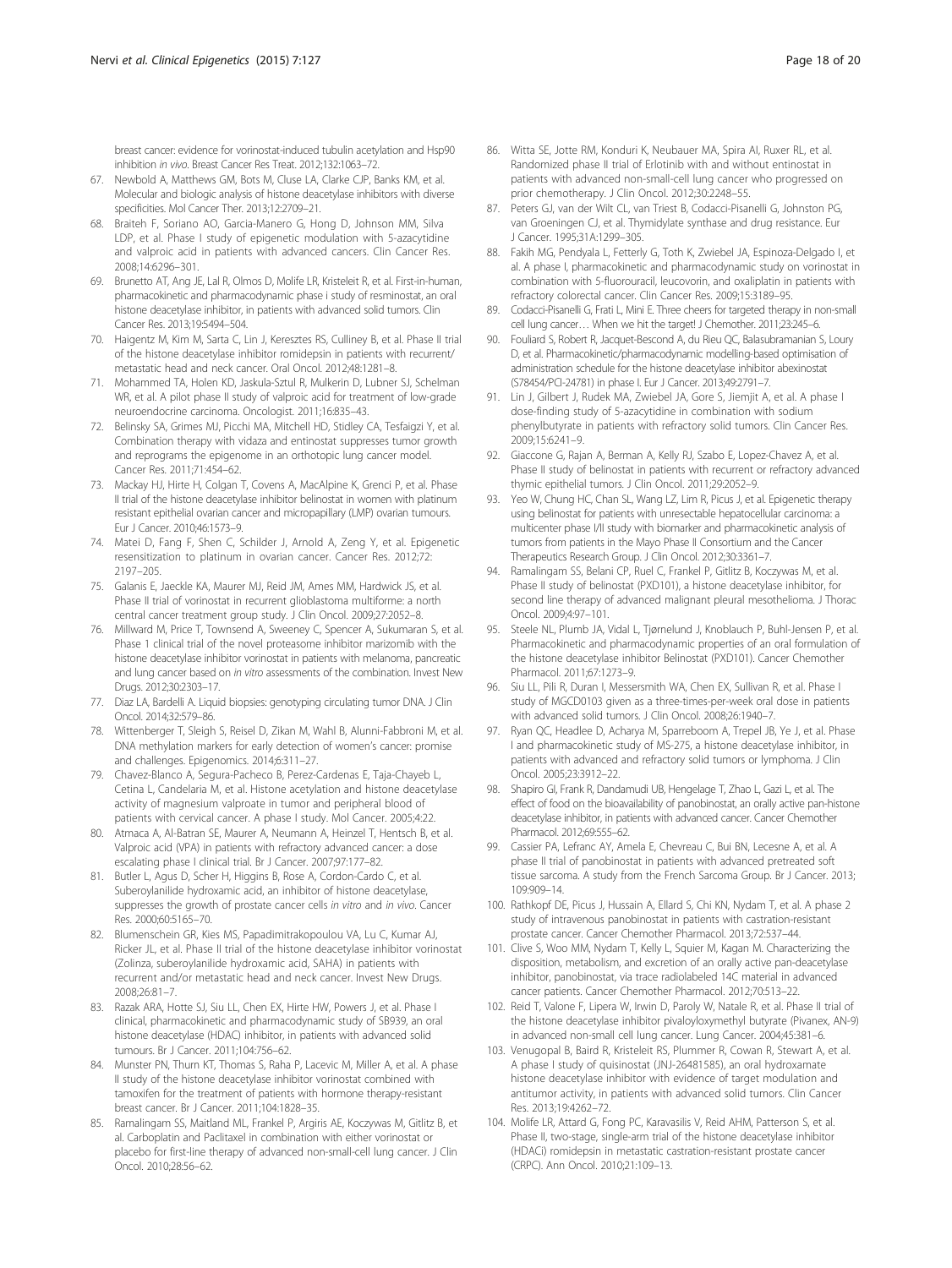- <span id="page-18-0"></span>105. Bradley D, Rathkopf D, Dunn R, Stadler WM, Liu G, Smith DC, et al. Vorinostat in advanced prostate cancer patients progressing on prior chemotherapy (National Cancer Institute Trial 6862): trial results and interleukin-6 analysis: a study by the Department of Defense Prostate Cancer Clinical Trial Consortium and University of Chicago Phase 2 Consortium. Cancer. 2009;115:5541–9.
- 106. Luu TH, Morgan RJ, Leong L, Lim D, McNamara M, Portnow J, et al. A phase II trial of vorinostat (suberoylanilide hydroxamic acid) in metastatic breast cancer: a California Cancer Consortium study. Clin Cancer Res. 2008;14: 7138–42.
- 107. Modesitt SC, Sill M, Hoffman JS, Bender DP, Gynecologic Oncology Group. A phase II study of vorinostat in the treatment of persistent or recurrent epithelial ovarian or primary peritoneal carcinoma: a Gynecologic Oncology Group study. Gynecol Oncol. 2008;109:182–6.
- 108. Traynor AM, Dubey S, Eickhoff JC, Kolesar JM, Schell K, Huie MS, et al. Vorinostat (NSC# 701852) in patients with relapsed non-small cell lung cancer: a Wisconsin Oncology Network phase II study. J Thorac Oncol. 2009;4:522–6.
- 109. Woyach JA, Kloos RT, Ringel MD, Arbogast D, Collamore M, Zwiebel JA, et al. Lack of therapeutic effect of the histone deacetylase inhibitor vorinostat in patients with metastatic radioiodine-refractory thyroid carcinoma. J Clin Endocrinol Metab. 2009;94:164–70.
- 110. Doi T, Hamaguchi T, Shirao K, Chin K, Hatake K, Noguchi K, et al. Evaluation of safety, pharmacokinetics, and efficacy of vorinostat, a histone deacetylase inhibitor, in the treatment of gastrointestinal (GI) cancer in a phase I clinical trial. Int J Clin Oncol. 2013;18:87–95.
- 111. Fujiwara Y, Yamamoto N, Yamada Y, Yamada K, Otsuki T, Kanazu S, et al. Phase I and pharmacokinetic study of vorinostat (suberoylanilide hydroxamic acid) in Japanese patients with solid tumors. Cancer Sci. 2009;100:1728–34.
- 112. Krug LM, Curley T, Schwartz L, Richardson S, Marks P, Chiao J, et al. Potential role of histone deacetylase inhibitors in mesothelioma: clinical experience with suberoylanilide hydroxamic acid. Clin Lung Cancer. 2006;7:257–61.
- 113. Kelly WK, Richon VM, O'Connor O, Curley T, MacGregor-Curtelli B, Tong W, et al. Phase I clinical trial of histone deacetylase inhibitor: suberoylanilide hydroxamic acid administered intravenously. Clin Cancer Res. 2003;9:3578–88.
- 114. Kelly WK, O'Connor OA, Krug LM, Chiao JH, Heaney M, Curley T, et al. Phase I study of an oral histone deacetylase inhibitor, suberoylanilide hydroxamic acid, in patients with advanced cancer. J Clin Oncol. 2005;23:3923–31.
- 115. Stearns V, Jacobs LK, Fackler M, Tsangaris TN, Rudek MA, Higgins M, et al. Biomarker modulation following short-term vorinostat in women with newly diagnosed primary breast cancer. Clin Cancer Res. 2013;19:4008–16.
- 116. Haas NB, Quirt I, Hotte S, McWhirter E, Polintan R, Litwin S, et al. Phase II trial of vorinostat in advanced melanoma. Invest New Drugs. 2014;32:526–34.
- 117. Krug LM, Kindler HL, Calvert H, Manegold C, Tsao AS, Fennell D, et al. Vorinostat in patients with advanced malignant pleural mesothelioma who have progressed on previous chemotherapy (VANTAGE-014): a phase 3, double-blind, randomised, placebo-controlled trial. Lancet Oncol. 2015; 16:447–56.
- 118. Yong W, Goh B, Soo R, Toh H, Ethirajulu K, Wood J, et al. Phase I and pharmacodynamic study of an orally administered novel inhibitor of histone deacetylases, SB939, in patients with refractory solid malignancies. Ann Oncol. 2011;22:2516–22.
- 119. Bauman J, Verschraegen C, Belinsky S, Muller C, Rutledge T, Fekrazad M, et al. A phase I study of 5-azacytidine and erlotinib in advanced solid tumor malignancies. Cancer Chemother Pharmacol. 2012;69:547–54.
- 120. Fu S, Hu W, Iyer R, Kavanagh JJ, Coleman RL, Levenback CF, et al. Phase 1b-2a study to reverse platinum resistance through use of a hypomethylating agent, azacitidine, in patients with platinum-resistant or platinum-refractory epithelial ovarian cancer. Cancer. 2011;117:1661–9.
- 121. Choy E, Flamand Y, Balasubramanian S, Butrynski JE, Harmon DC, George S, et al. Phase 1 study of oral abexinostat, a histone deacetylase inhibitor, in combination with doxorubicin in patients with metastatic sarcoma. Cancer. 2015;121:1223–30.
- 122. Dizon DS, Blessing JA, Penson RT, Drake RD, Walker JL, Johnston CM, et al. A phase II evaluation of belinostat and carboplatin in the treatment of recurrent or persistent platinum-resistant ovarian, fallopian tube, or primary peritoneal carcinoma: a Gynecologic Oncology Group study. Gynecol Oncol. 2012;125:367–71.
- 123. Thomas A, Rajan A, Szabo E, Tomita Y, Carter CA, Scepura B, et al. A phase I/ II trial of belinostat in combination with cisplatin, doxorubicin, and cyclophosphamide in thymic epithelial tumors: a clinical and translational study. Clin Cancer Res. 2014;20:5392–402.
- 124. Hainsworth JD, Daugaard G, Lesimple T, Hübner G, Greco FA, Stahl MJ, et al. Paclitaxel/carboplatin with or without belinostat as empiric first-line treatment for patients with carcinoma of unknown primary site: a randomized, phase 2 trial. Cancer. 2015;121:1654–61.
- 125. Richards DA. Gemcitabine plus CI-994 offers no advantage over gemcitabine alone in the treatment of patients with advanced pancreatic cancer: results of a phase II randomized, double-blind, placebo-controlled, multicenter study. Ann Oncol. 2006;17:1096–102.
- 126. Fang F, Balch C, Schilder J, Breen T, Zhang S, Shen C, et al. A phase 1 and pharmacodynamic study of decitabine in combination with carboplatin in patients with recurrent, platinum-resistant, epithelial ovarian cancer. Cancer. 2010;116:4043–53.
- 127. Glasspool RM, Brown R, Gore ME, Rustin GJS, McNeish IA, Wilson RH, et al. A randomised, phase II trial of the DNA-hypomethylating agent 5-aza-2' deoxycytidine (decitabine) in combination with carboplatin vs carboplatin alone in patients with recurrent, partially platinum-sensitive ovarian cancer. Br J Cancer. 2014;110:1923–9.
- 128. Xia C, Leon-Ferre R, Laux D, Deutsch J, Smith BJ, Frees M, et al. Treatment of resistant metastatic melanoma using sequential epigenetic therapy (decitabine and panobinostat) combined with chemotherapy (temozolomide). Cancer Chemother Pharmacol. 2014;74(4):691–7.
- 129. Pili R, Salumbides B, Zhao M, Altiok S, Qian D, Zwiebel J, et al. Phase I study of the histone deacetylase inhibitor entinostat in combination with 13-cis retinoic acid in patients with solid tumours. Br J Cancer. 2012;106:77–84.
- 130. Yardley DA, Ismail-Khan RR, Melichar B, Lichinitser M, Munster PN, Klein PM, et al. Randomized phase II, double-blind, placebo-controlled study of exemestane with or without entinostat in postmenopausal women with locally recurrent or metastatic estrogen receptor-positive breast cancer progressing on treatment with a nonsteroidal aromatase inhibitor. J Clin Oncol. 2013;31:2128–35.
- 131. Ngamphaiboon N, Dy GK, Ma WW, Zhao Y, Reungwetwattana T, DePaolo D, et al. A phase I study of the histone deacetylase (HDAC) inhibitor entinostat, in combination with sorafenib in patients with advanced solid tumors. Invest New Drugs. 2015;33:225–32.
- 132. Rathkopf D, Wong BY, Ross RW, Anand A, Tanaka E, Woo MM, et al. A phase I study of oral panobinostat alone and in combination with docetaxel in patients with castration-resistant prostate cancer. Cancer Chemother Pharmacol. 2010;66:181–9.
- 133. Drappatz J, Lee EQ, Hammond S, Grimm SA, Norden AD, Beroukhim R, et al. Phase I study of panobinostat in combination with bevacizumab for recurrent high-grade glioma. J Neurooncol. 2012;107:133–8.
- 134. Strickler JH, Starodub AN, Jia J, Meadows KL, Nixon AB, Dellinger A, et al. Phase I study of bevacizumab, everolimus, and panobinostat (LBH-589) in advanced solid tumors. Cancer Chemother Pharmacol. 2012;70:251–8.
- 135. Gray JE, Haura E, Chiappori A, Tanvetyanon T, Williams CC, Pinder-Schenck M, et al. A phase I, pharmacokinetic, and pharmacodynamic study of panobinostat, an HDAC inhibitor, combined with erlotinib in patients with advanced aerodigestive tract tumors. Clin Cancer Res. 2014;20:1644–55.
- 136. Bauer S, Hilger RA, Mühlenberg T, Grabellus F, Nagarajah J, Hoiczyk M, et al. Phase I study of panobinostat and imatinib in patients with treatmentrefractory metastatic gastrointestinal stromal tumors. Br J Cancer. 2014;110:1155–62.
- 137. Jones SF, Infante JR, Thompson DS, Mohyuddin A, Bendell JC, Yardley DA, et al. A phase I trial of oral administration of panobinostat in combination with paclitaxel and carboplatin in patients with solid tumors. Cancer Chemother Pharmacol. 2012;70:471–5.
- 138. Bratland A, Dueland S, Hollywood D, Flatmark K, Ree AH. Gastrointestinal toxicity of vorinostat: reanalysis of phase 1 study results with emphasis on dose-volume effects of pelvic radiotherapy. Radiat Oncol. 2011;6:33.
- 139. Fakih MG, Fetterly G, Egorin MJ, Muindi JR, Espinoza-Delgado I, Zwiebel JA, et al. A phase I, pharmacokinetic, and pharmacodynamic study of two schedules of vorinostat in combination with 5-fluorouracil and leucovorin in patients with refractory solid tumors. Clin Cancer Res. 2010;16:3786–94.
- 140. Ramalingam SS, Parise RA, Ramanathan RK, Ramananthan RK, Lagattuta TF, Musguire LA, et al. Phase I and pharmacokinetic study of vorinostat, a histone deacetylase inhibitor, in combination with carboplatin and paclitaxel for advanced solid malignancies. Clin Cancer Res. 2007;13:3605–10.
- 141. Wilson PM, El-Khoueiry A, Iqbal S, Fazzone W, LaBonte MJ, Groshen S, et al. A phase I/II trial of vorinostat in combination with 5-fluorouracil in patients